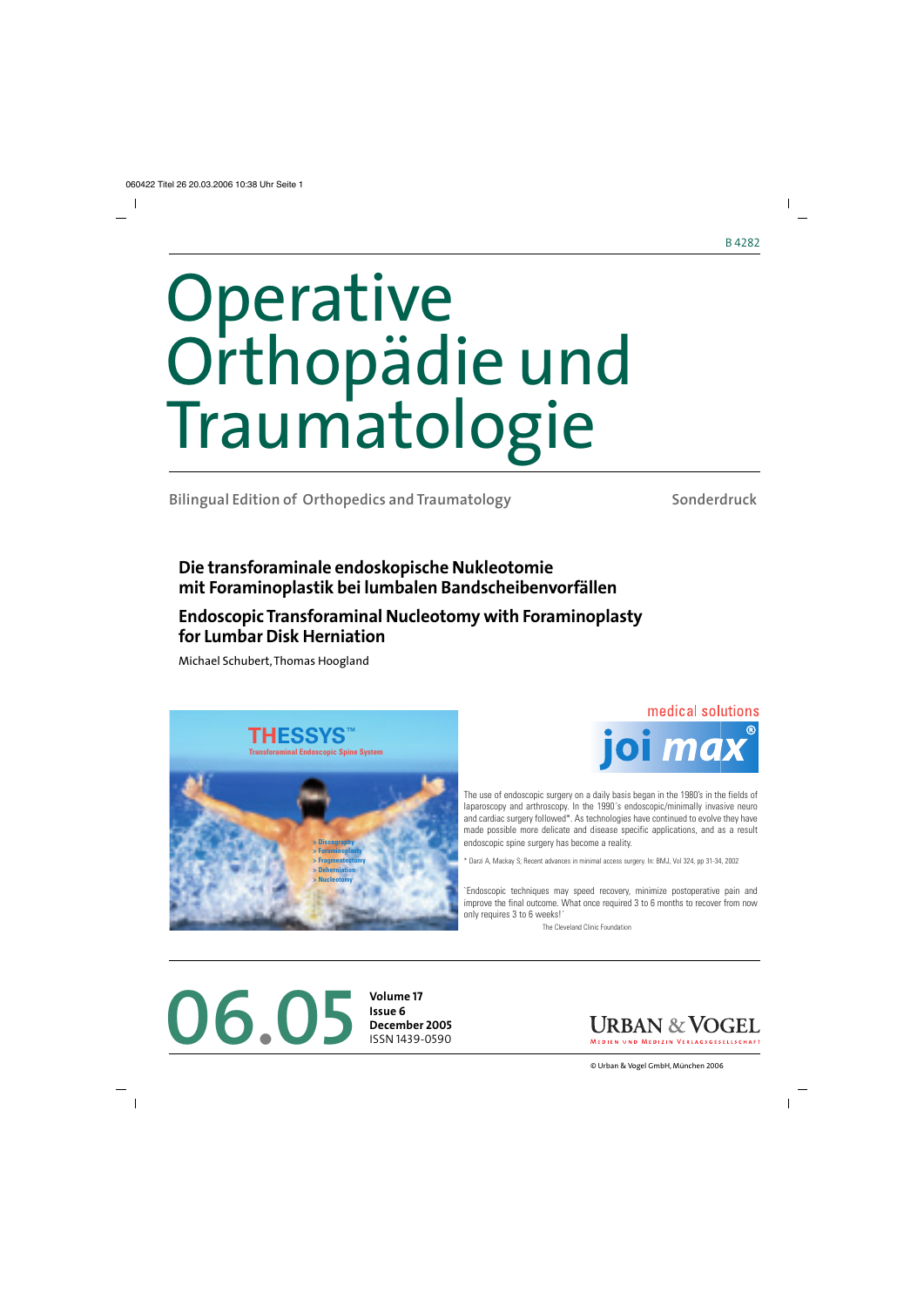## LATEST INSTRUMENTS

## **The THESSYS™ Procedure Kit System**



**THESSYSTM** Disposable Access Kit





Colour coded instruments, Reusable



**THESSYSTM** Instrument Set, Reusable



**THESSYSTM** Foraminoscope



Laser Sidefire Probe

### **Disposable Access Kits**

#### **Efficient and comfortable**

Includes all single use and minimally required items like: Injection & spinal needles, syringes, dishes, marker, scalpel, wires, sealing cap, suture.

#### **Modular and specific Kits 2 to 4**

Kit 2 fine Reamers, Kit 3 coarse Reamers, Kit 4 with fine and coarse Reamers. All Reamers (5.0 mm green, 6.5 mm yellow, 7.5 mm red) are colour coded as are Guiding Rods and Guiding Tubes, for ease of use. Undersized 4.0 mm (blue) and oversized 8.5 mm (purple) disposable Reamers are available separately.

#### **Disposable Draping Kits**

For patient isolation in prone or lateral positioning With antimicrobial incision foil, waste bag and straps

#### **Disposable Tubing Sets**

For the joimax Irrigation Spine Pump With Y-connectors for IV-bags and patient lines

### **The THESSYSTM Instrument Armamentarium**

More than 50 special instruments have been developed to ensure a correct diagnosis and safe minimal access and removal of sequestered disc, capsule and/or annular tissue material.

Guiding Rods, Guiding Tubes, Pushers and Reamers are colour coded (green, yellow, red) and are included in the Disposable Access Kits or Instrument Trays.

#### **joimax spinal Foraminoscopes**

Outer Diameter 6.3 mm/30° each 1 Working Channel, ID 2.7 mm or ID 3.7 mm 2 Irrigation-/Suction Channels, ID 1.5 mm Working Length 171 mm or L174 mm



Patents pending



Surgi-Max<sup>™</sup> TriggerFlex<sup>™</sup> RF-Probe

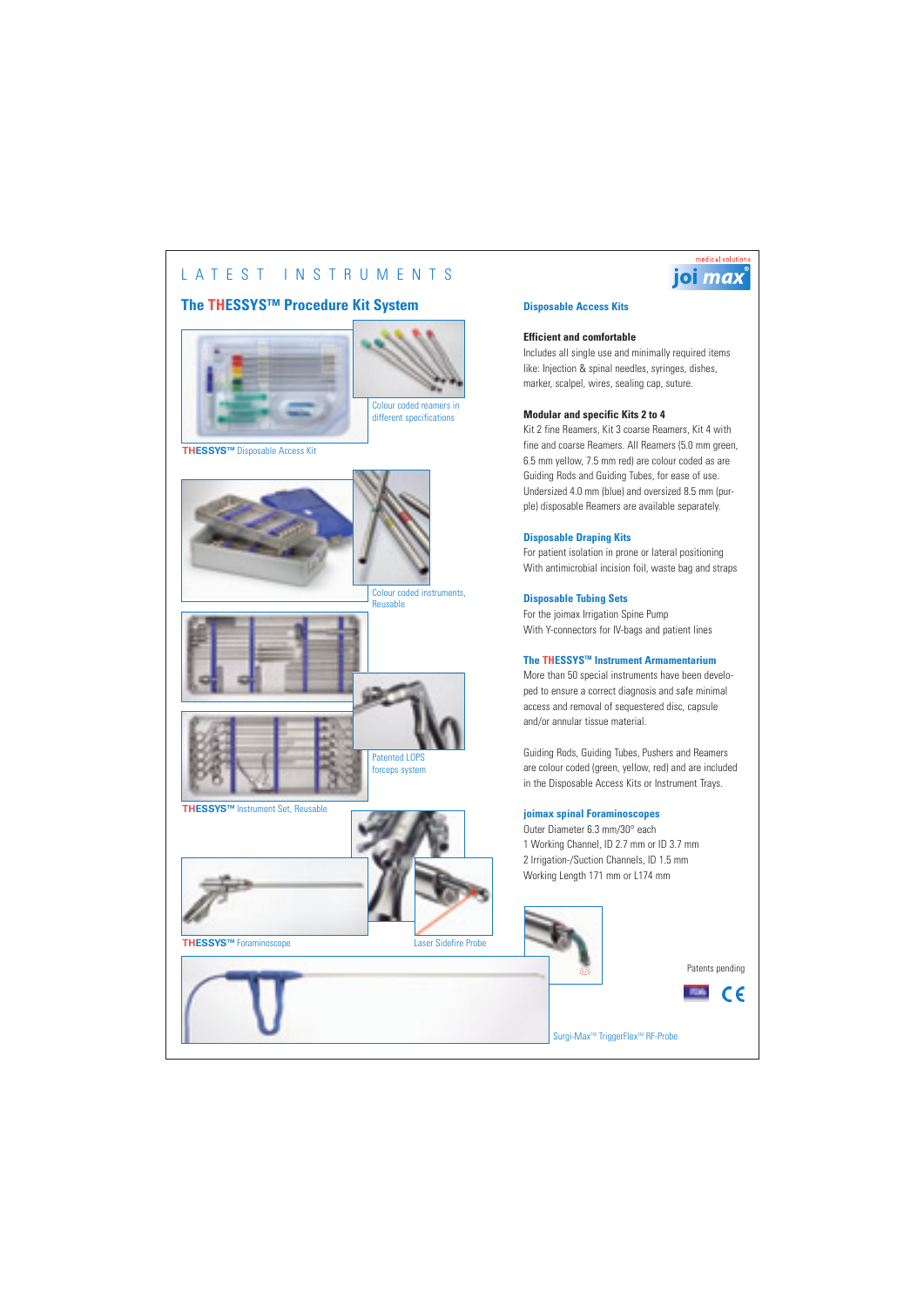## **Die transforaminale endoskopische Nukleotomie mit Foraminoplastik bei lumbalen Bandscheibenvorfällen**

## **Endoscopic Transforaminal Nucleotomy with Foraminoplasty for Lumbar Disk Herniation**

Michael Schubert, Thomas Hoogland<sup>1</sup>

#### **Zusammenfassung Operationsziel**

Entfernung eines lumbalen Bandscheibensequesters; bei foraminaler Stenose kann zusätzlich dekomprimiert werden (Foraminoplastik).

Ziel ist die Wiederherstellung einer möglichst normalen, schmerzfreien Wirbelsäulenfunktion.

#### **Indikationen**

Lumbaler, nach kaudal oder kranial sequestrierter, konservativen Behandlungsverfahren nicht mehr zugänglicher Bandscheibenvorfall. Cauda-equina-Syndrom.

#### **Kontraindikationen**

Dorsal der Dura sequestrierter lumbaler Bandscheibenvorfall.

### **Operationstechnik**

Seitenlagerung auf röntgendurchlässigem Tisch. Frei schwenkbarer C-Bogen. Der reguläre Zugang bei einem Sequester in den Etagen L5/S1 und L4/5 liegt ca. 12–14 cm, in den Etagen L3/4 und L2/3 ca. 10 cm lateral der Mittellinie. Bei einem nach kranial sequestrierten Vorfall ist der Eintrittswinkel eher flach, bei einem kaudal sequestrierten eher steil zu wählen. Fräsen eines lateralen Zugangs transforaminal zum Spinalkanal. Der Sequester wird endoskopisch durch ein Arbeitsröhrchen entfernt.

#### **Weiterbehandlung**

Der Patient verbleibt postoperativ ca. 2 h im Aufwachraum, wird mit einer Rumpforthese versorgt und geht zurück in das Krankenzimmer. Keine medikamentöse Thromboseprophylaxe. Kontrolluntersuchung am nächsten Vormittag. Physiotherapie nach einer Woche. Rumpforthese wird ca. 2–6 Wochen getragen. MRT-Kontrolle sowie MedX-Rückenmuskeltest zur Beurteilung, wie sich die Kraft und Kondition der Rückenmuskulatur nach 3 Monaten entwickelt haben.

#### **Abstract Objective**

Removal of a sequestered lumbar disk; in instances of foraminal stenosis a decompression (foraminoplasty) can also be performed.

The objective is to restore the best possible pain-free function of the spinal column.

#### **Indications**

Prolapsed lumbar vertebral disk, sequestered caudally or cranially, that is no longer responding to nonoperative treatment.

Cauda equina syndrome.

#### **Contraindications**

Sequestered herniated lumbar disk posterior to the dura mater.

### **Surgical Technique**

Lateral decubitus on a radiolucent table allowing the use of an image intensifier. The usual access to a sequester at segments L5/S1 and L4/5 is approximately 12–14 cm lateral to the midline, at segments L3/4 and L2/3 approximately 10 cm lateral to the midline. In the case of sequestration in a cranial direction a somewhat smaller angle of access should be chosen, for caudal displacement the angle should be greater. Reaming of a lateral transforaminal approach to the spinal canal. The sequester is removed endoscopically through a working cannula.

#### **Postoperative Management**

The patient remains in the recovery room for approximately 2 h, is fitted with a brace and transferred to the ward. No medicinal thrombosis prophylaxis. Follow-up examination the next morning. Physiotherapy after 1 week.

**Oper Orthop Traumatol 2005;17:641–61**

DOI 10.1007/s00064-005-1156-9

<sup>1</sup>Department Wirbelsäulenchirurgie, Alpha-Klinik München.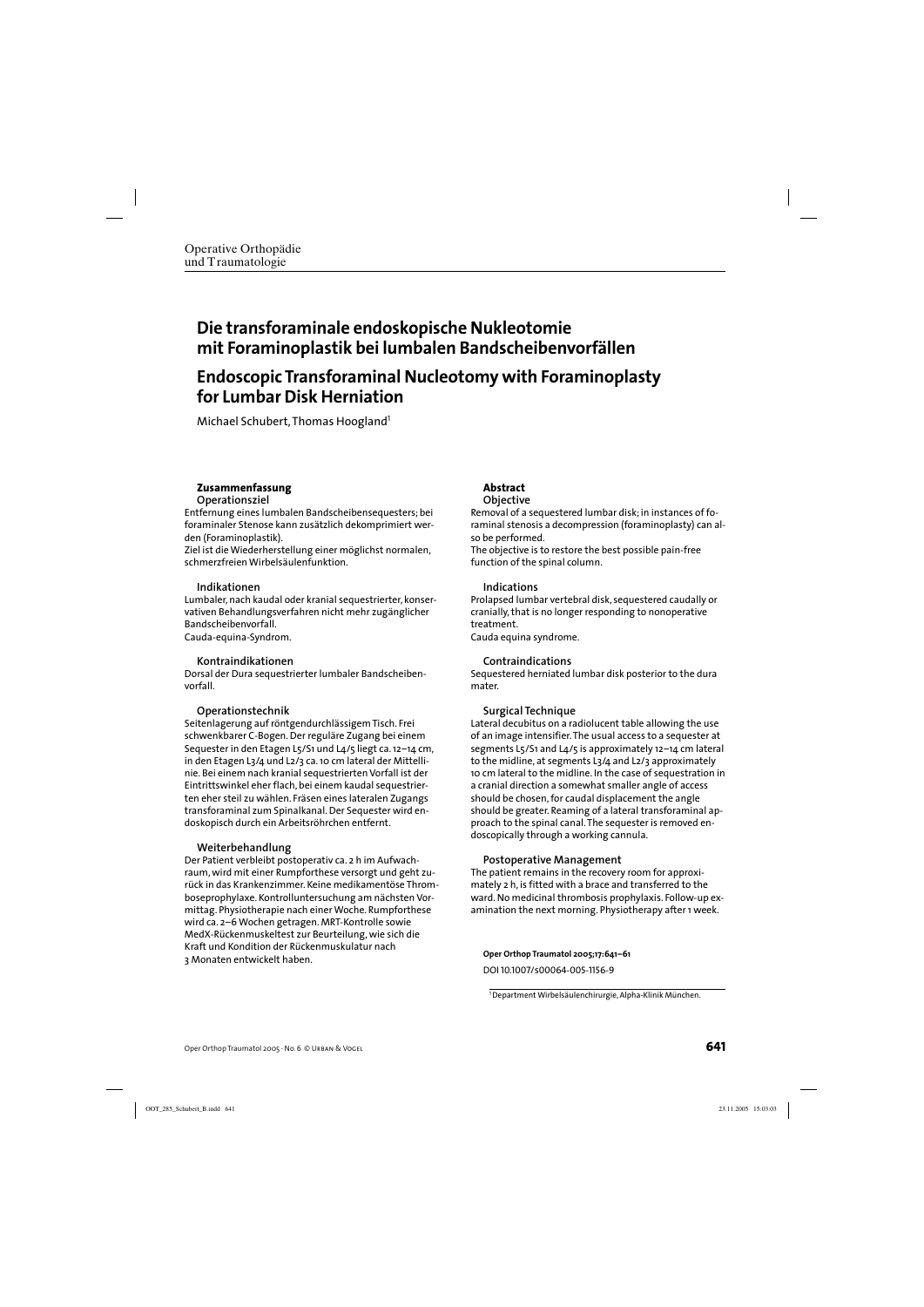#### **Ergebnisse**

Von 01/1999 bis 01/2002 wurden 611 Patienten (32% weiblich, 68% männlich) im Alter zwischen 18 und 65 Jahren (durchschnittlich 43,8 Jahre) operiert. Klinische Nachuntersuchungen fanden nach 3 Monaten statt, Kontrollen mit Fragebögen nach 1 und 2 Jahren. Als Bewertungskriterien wurden eigene Fragebögen sowie der MacNab-Score und die visuelle Analogskala (VAS) zugrunde gelegt. Nach 2 Jahren konnten 558 Patienten (91,2%) überprüft werden. Dabei wurde bei 95,3% der Operierten ein ausgezeichnetes oder gutes Resultat erreicht. Sehr zufrieden waren 74,7%, zufrieden 20,6%. Ein unbefriedigendes Ergebnis lag bei 4,7% der Patienten vor (weniger zufrieden 3,9%, unzufrieden 0,8%).

Die bei 448 Patienten präoperativ bestehende Taubheit im Bein war entweder nicht mehr vorhanden (63,9%) oder gebessert (30,3%).

Es traten keine ernsthaften Komplikationen, insbesondere keine Infektionen auf. Die Rezidivrate lag bei 3,6%.

#### **Schlüsselwörter**

**Lendenwirbelsäule · Lumbaler Bandscheibenvorfall · Endoskop · Transforaminal · Posterolateral · Foraminoplastik**

The brace is worn for approximately 2–6 weeks. MRI checkup and after 3 months evaluation of the development of strength and the state of the back musculature.

#### **Results**

Between January 1999 and January 2002, 611 patients underwent surgery, 32% women and 68% men, age between 18 and 65 years (average age 43.8 years). Clinical follow-up examinations were carried out after 3 months, follow-ups with questionnaire after 1 and 2 years. The evaluation criteria were based on an own questionnaire, and also on MacNab's score and the visual analog scale (VAS). After 2 years 558 patients (91.2%) responded to the questionnaires. Excellent or good results were achieved in 95.3% of the patients. 74.7% were very satisfied, 20.6% satisfied. The result was judged unsatisfactory by 4.7% of patients (less satisfied 3.9%, unsatisfied 0.8%). The numbness of the leg, present in 448 patients preoperatively, was either no longer present (63.9%) or had improved (30.3%).

There were no serious complications, in particular no infections. The recurrence rate was 3.6%.

#### **Key Words**

**Lumbar spine · Herniated lumbar vertebral disk · Endoscopic · Transforaminal · Posterolateral foraminoplasty**

#### **Vorbemerkungen**

Bei der herkömmlichen offenen Entfernung eines Bandscheibensequesters in Vollnarkose wird ein Teil der Lamina sowie des Ligamentum flavum reseziert. Zusätzlich muss der "Nervenschlauch" mobilisiert und beiseite gehalten werden, wobei ein Verletzungsrisiko besteht. Während der Resektion von Bandscheibenmaterial aus dem Intervertebralraum kann es zu einer Perforation des vorderen Längsbandes und der Aorta abdominalis mit ernsthaften, manchmal tödlichen Komplikationen kommen. Aus Angst vor Komplikationen wurde nach minimalinvasiven Verfahren für den Patienten und Chirurgen gesucht [8–13, 18, 24–26].

Beim dorsolateralen transforaminalen Zugang zum Intervertebral- und Epiduralraum kommt es zu keinen Verletzungen von Strukturen, welche zu einer Narbenbildung oder gar zu einer Instabilität führen könnten [22]. Der Zugang verringert außerdem die Wahrscheinlichkeit der Entstehung eines "post-diskectomy syndrome".

#### **Introductory Remarks**

In traditional open diskectomies under general anesthesia, part of the lamina and also of the yellow ligament is resected. In addition, the spinal cord must be mobilized and retracted to one side which incurs the risk of injury. Resection of vertebral disk material from the intervertebral space may result in perforation of the anterior longitudinal ligament and of the abdominal aorta with serious, sometimes fatal complications. The fear of complications has led to a search for minimally invasive procedures advantageous for both, patient and surgeon [8–13, 18, 24–26].

The posterolateral transforaminal approach to the intervertebral and epidural space does not injure any structure that could lead to scarring or even instability [22]. This approach also reduces the likelihood of a "post-diskectomy syndrome".

The procedure described by Kambin & Sampson [12] in 1986 consisting of a posterolateral percutaneous nucleotomy runs the risk of injury and/or compression of the nerve root or the ganglion. In the case of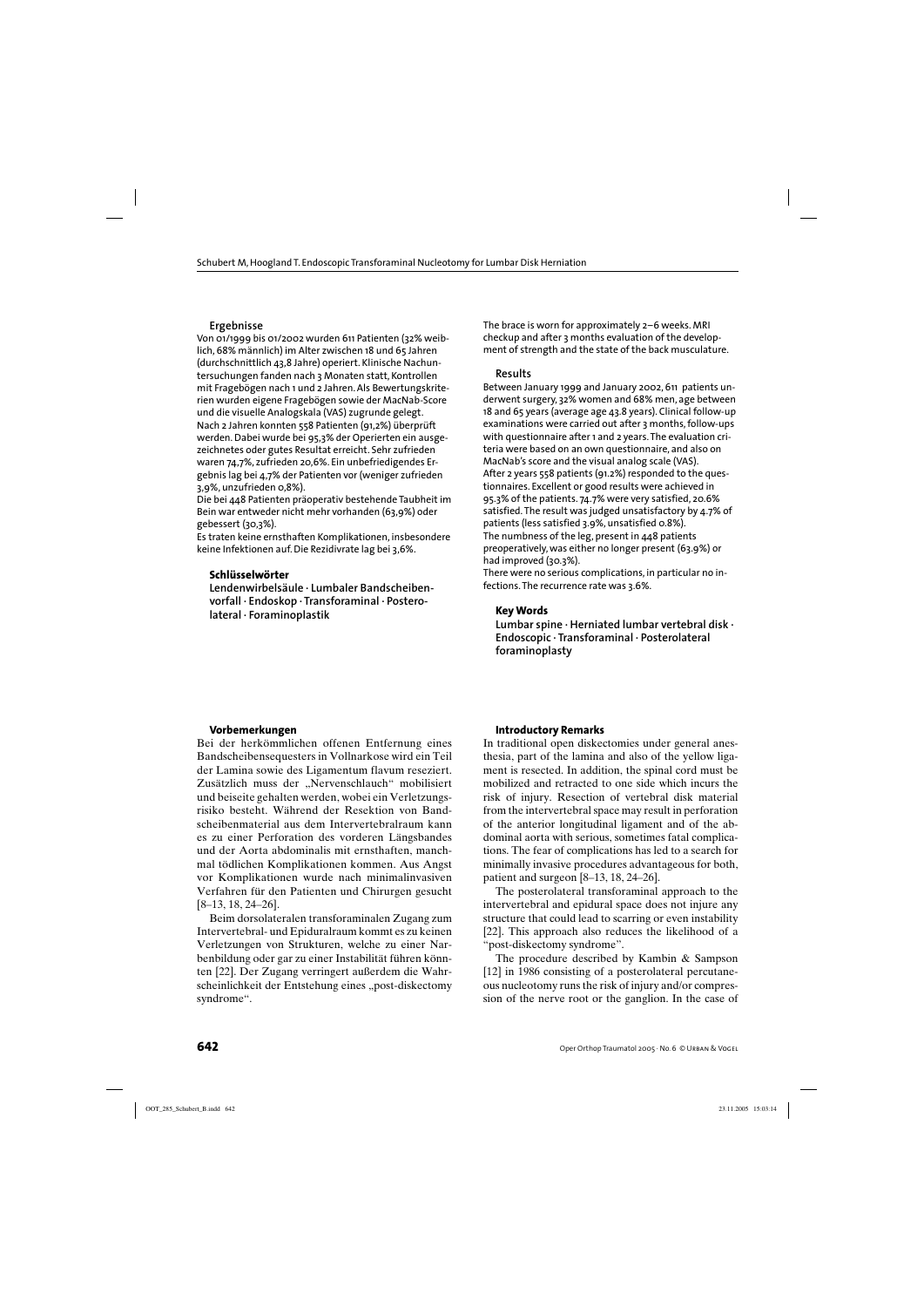Bei dem von Kambin & Sampson [12] 1986 beschriebenen posterolateralen perkutanen Nukleotomieverfahren besteht die Möglichkeit der Verletzung und/oder Kompression der Nervenwurzel oder des Ganglions. Aufgrund der geringeren Größe des Neuroforamens bei foraminaler Stenose erhöht sich das Risiko einer Nervenirritation.

Die noch von Haag [6] 1999 beschriebenen Probleme und schlechten Ergebnisse sowie auch die Unmöglichkeit des Zugangs zu einem Bandscheibenvorfall bei engem Neuroforamen oder bei weit nach kaudal oder kranial sequestriertem Vorfall gehören inzwischen der Vergangenheit an:

Mit dem vom Koautor entwickelten THESSYS-System® (*T*homas *H*oogland *E*ndoscopic *S*pine *Sys*tem) ist es gelungen, mit speziellen Fräsen das Neuroforamen stufenweise aufzuweiten und so lumbale Bandscheibensequester gut zu erreichen. Das Verfahren wurde erstmals 1994 von Hoogland angewandt [9].

**Operationsprinzip und -ziel**

Perkutaner, dorsolateraler, transforaminaler Zugang zum Epidural- und Intervertebralraum zur Entfernung eines sequestrierten, lumbalen Bandscheibenvorfalls mit einem speziellen starren Instrumentarium unter endoskopischer videoassistierter Kontrolle. Zusätzliche Foraminoplastik bei foraminaler Stenose.

Ziel ist die Beseitigung neurologischer Ausfallerscheinungen mit Wiederherstellung einer schmerzfreien Wirbelsäulenfunktion.

foraminal stenosis the risk of nerve irritation is increased due to the smaller size of the neuroforamen.

The problems and poor results that were still being described by Haag [6] in 1999, and also the impossibility of approaching a vertebral disk herniation, if the neuroforamen is narrow or the sequestered hernia lies excessively caudally or excessively cranially, are now clearly a thing of the past:

With the THESSYS System® (*T*homas *H*oogland *E*ndoscopic *S*pine *Sys*tem) developed by the coauthor, it is possible to widen the neuroforamen in stages using special reamers, and thus gain easy access to a sequestered lumbar vertebral disk. The procedure was first used by Hoogland in 1994 [9].

#### **Surgical Principles and Objective**

Percutaneous, posterolateral, transforaminal approach to the epidural and intervertebral space for the removal of a sequestered, herniated lumbar disk using a special set of rigid instruments under endoscopic video-assisted control. In addition, foraminoplasty for foraminal stenosis can be done.

The objective is regression of neurologic deficits and restoration of pain-free function of the spinal column.

#### **Vorteile**

- Keine Vollnarkose, dadurch geringeres Risiko einer Nervenschädigung und Thrombose.
- Minimalinvasiver Zugang, dadurch geringeres Risiko einer Infektion oder Nachblutung.
- Ambulantes Vorgehen möglich.
- Unmittelbare Schmerzlinderung bei ca. 90% der Patienten zu erwarten.
- Geringe postoperative Schmerzen.
- Kürzere Rehabilitation und schnellere Rückkehr in das Berufsleben.
- Keine Eröffnung des Ligamentum flavum, dadurch geringere Instabilitätsgefahr und Narbenbildung.
- Direkter Zugang zum Sequester.

#### **Advantages**

- No general anesthesia, thus lower risk of nerve damage and thrombosis.
- Minimally invasive approach, thus lower risk of infection or postoperative bleeding.
- Outpatient procedure possible.
- Immediate alleviation of pain to be expected in approximately 90% of patients.
- Minimal postoperative pain.
- Shorter rehabilitation and faster return to work.
- No damage to the yellow ligament, thus lower risk of instability and scar formation.
- Direct access to the sequester.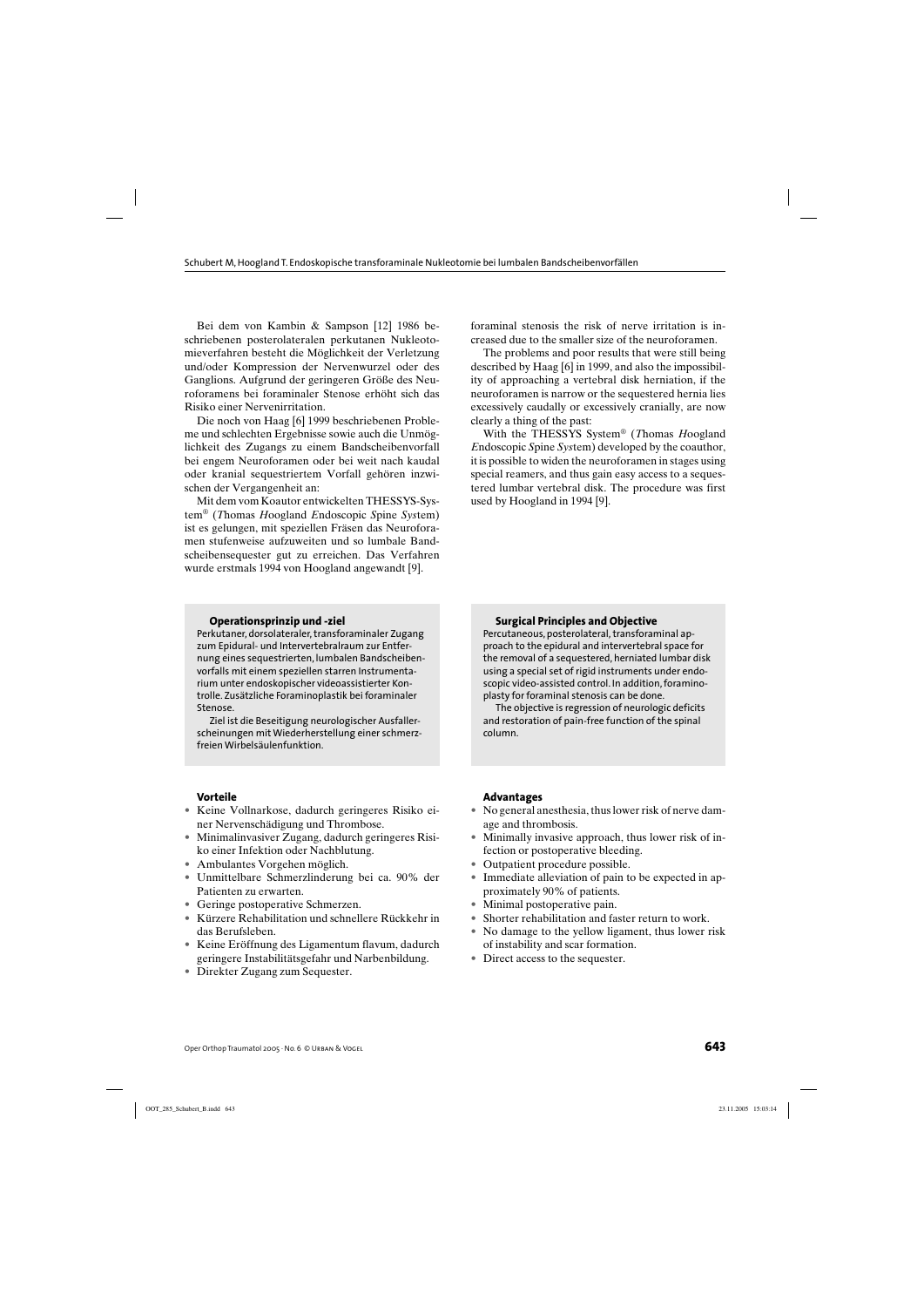### **Nachteile**

- Technisch anspruchsvolles Operationsverfahren.
- Aufwendiges Instrumentarium.

### **Indikationen**

- Jegliche Form lumbaler, nichtsequestrierter und sequestrierter Bandscheibenvorfälle.
- Cauda-equina-Syndrom.

## **Kontraindikationen**

• Seltener, dorsal der Dura sequestrierter lumbaler Bandscheibenvorfall.

## **Patientenaufklärung**

- Übliche Patientenaufklärung wie Gefahr von Infektion, Wundheilungsstörung etc.
- Verletzung nervaler Strukturen.
- Duraverletzung.
- Rezidiv.
- Wechsel auf offenes Operationsverfahren möglich.
- Das vorübergehende Tragen einer vor der Operation hergestellten Rumpforthese für einige Wochen ist empfehlenswert.
- Arbeitsunfähigkeit je nach Beruf für 1–6 Wochen.

### **Operationsvorbereitungen**

- Sorgfältige klinische Untersuchung und Erhebung des neurologischen Status.
- Röntgenaufnahme der Lendenwirbelsäule in zwei Ebenen. MRT oder ggf. CT.
- Gipsabdruck für Rumpforthese.
- Prophylaktische einmalige präoperative Antibiose mit einem Cephalosporin.
- Folgende Überlegungen sind angebracht:
	- Das Arbeitsröhrchen muss sicher durch das laterale Foramen zum Bandscheibenvorfall geführt werden. Beim Zugang mit den Führungsinstrumenten und Fräsen ist die Lage des Bandscheibenvorfalls zu bedenken.
	- Im Allgemeinen sollten weiter nach kaudal verlagerte Vorfälle von einem mehr kranialen und lateralen Zugangspunkt angegangen werden. Wie weit lateral der Zugang von der Mittellinie gewählt wird, hängt auch von der Größe des Foramens und dem Körperbau des Patienten ab. Falls z.B. ein großes Foramen angelegt ist, wie normalerweise in den Ebenen L2/L3 und L3/L4, reicht ein Zugang etwa 10 cm von der Mittellinie entfernt. Die Ebenen L4/L5 und L5/S1 können bei einem normal großen Foramen etwa im Abstand von 12–14 cm von der Mittellinie angegangen

#### **Disadvantages**

- Technically demanding surgical procedure.
- Expensive set of instruments.

### **Indications**

- Any form of lumbar, nonsequestered and sequestered herniated intervertebral disk.
- Cauda equina syndrome.

### **Contraindications**

• Rare herniated lumbar intervertebral disk posterior to the dura mater.

### **Patient Information**

- Usual explanations to the patient such as the risk of infection, wound healing impairment, etc.
- Injury to neural structures.
- Injury to the dura mater.
- Recurrence.
- Possible change to open surgical procedure.
- Temporary wearing of a brace, manufactured before surgery, is recommended for several weeks postoperatively.
- Depending on occupation, inability to work for 1–6 weeks.

#### **Preoperative Work Up**

- Careful clinical examination and assessment of neurologic status.
- Radiographs of the lumbar spine in two planes. MRI or CT as necessary.
- Plaster mold for brace.
- Single prophylactic preoperative antibiotic dose of a cephalosporin.
- The following considerations are appropriate:
	- The working cannula must be accurately introduced through the lateral foramen in the intervertebral disk herniation. The position of the disk herniation must be taken into account when introducing the guide instruments and reamers.
	- Generally speaking, a herniation situated more toward the caudal aspect should be approached from a more cranial and lateral insertion site. The exact distance from the midline depends on the size of the foramen and the patient's physique. For example, if a large foramen is present, as it is usual at segments L2/L3 and L3/L4, an approach approximately 10 cm from the midline suffices. If the foramen is of normal size, segments L4/L5 and L5/S1 may be approached from 12–14 cm from the midline. A greater distance from the midline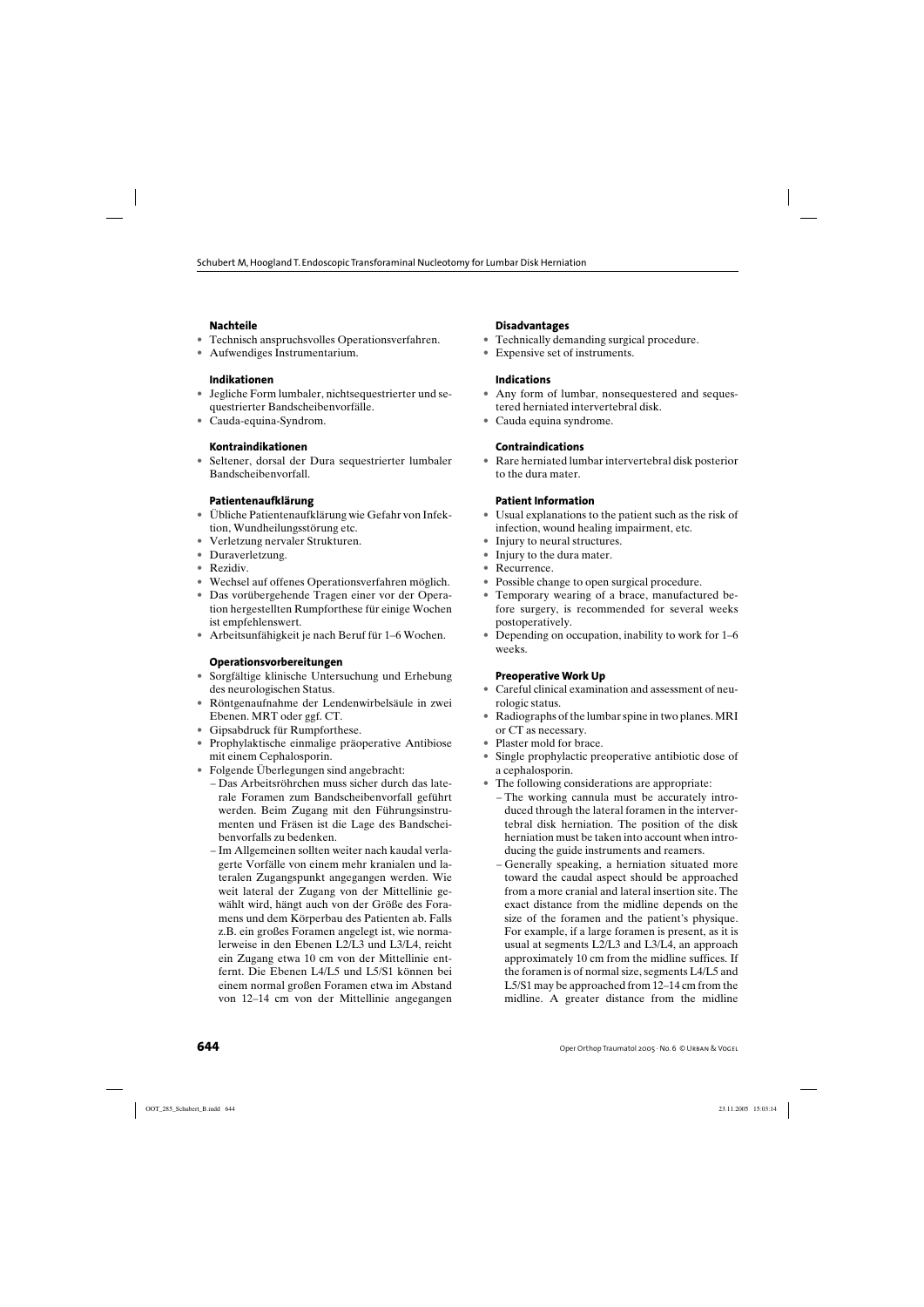werden. Der Abstand von der Mittellinie ist größer zu wählen, falls der Patient adipös ist und/oder ein ganz enges Foramen mit einer Facettenarthrose aufweist.

#### **Instrumentarium**

- Spinalnadel 18 Gauge, Diskographienadel 22 Gauge.
- Spezialinstrumentarium (Abbildung 1; joimax GmbH, Raumfabrik 33A, Amalienbadstraße, 76227 Karlsruhe).
- Videoendoskop, Monitor, Rollenpumpe.

### **Anästhesie und Lagerung**

- Analgosedierung z.B. mit i.v. Opiaten und Midazolam (z.B. Utiva® 0,05 µg/kg/min und 3–5 mg Dormicum®), Pulsoxymeter und EKG. Die Analgosedierung sollte nicht zu "tief", der Patient jederzeit ansprechbar sein.
- Seitenlagerung auf röntgendurchlässigem Tisch mit der zu behandelnden Seite nach oben. Die Taille sollte mit einem kleinen Kissen oder einer Rolle unterstützt werden. Die Beine des Patienten werden zur Entlordosierung der Lendenwirbelsäule angewinkelt. Der Patient wird mit einem Gurt um die Hüfte gegen ein Verrutschen gesichert (Abbildung 2).
- Eine Bauchlagerung ist möglich und bietet sich bei beidseitigen Eingriffen, wie z.B. bei Dekompressionen oder Abrasionen, an.
- Steriles Abwaschen und Abdecken.
- Frei beweglicher C-Bogen für seitliche und anteroposteriore (a.p.) Röntgenkontrolle.

should be preferred, if the patient is obese and/or if a very narrow foramen with facet arthrosis is present.

#### **Surgical Instruments**

- 18-gauge spinal needle, 22-gauge diskography needle.
- Special instrument set (Figure 1, joimax GmbH, Raumfabrik 33A, Amalienbadstraße, 76227 Karlsruhe, Germany).
- Video endoscope, monitor, roller pump.

#### **Anesthesia and Positioning**

- Analgesic sedation, e.g., with i.v. opiates and midazolam (e.g. Utiva® 0.05 µg/kg/min and 3–5 mg Dormicum®). Monitoring with pulse oximetry and ECG. The analgesic sedation should not be too "deep", as the patient should be responsive at all times.
- Lateral decubitus on the unaffected side on a radiolucent table. The waist should be supported by a small cushion or roll. The patient's legs should be bent to release lumbar lordosis. The patient's position is secured with a belt around the hips (Figure 2).
- A prone position is possible for bilateral interventions, such as in instances of decompressions or abrasions.
- Sterile prepping and draping.
- Freely mobile C-arm for lateral and anteroposterior (AP) radiographic control.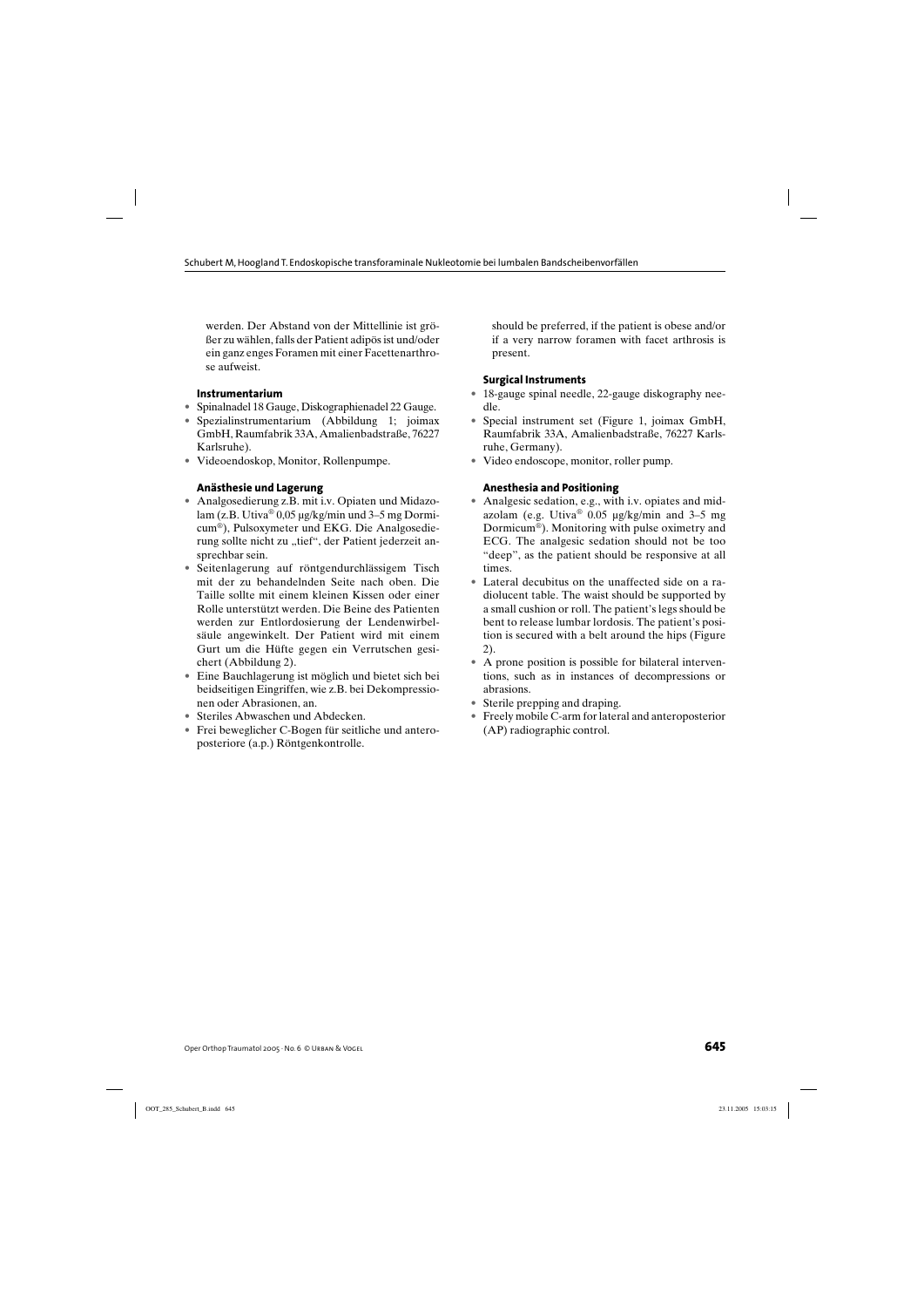

#### **Abbildung 1**

Komplettes endoskopisches Instrumentarium (THESSYS®). Zentimetermaß, je ein Schälchen mit Lokalanästhetikum, Kontrastmittel und NaCl, Nadelhalter, Pinzette, diverse Führungsdrähte, 18- und 22-Gauge-Nadeln, Hammer, gebogener Führungsstab (1), gerade Führungsstäbe aufsteigender Größe (2–4), Führungsröhrchen aufsteigenden Durchmessers (5–7), Arbeitsröhrchen (8), vier normale Fräsen von 5,5 bis 8,5 mm (9), vier feine Fräsen von 5,5 bis 8,5 mm (10), zwei Haltegriffe für die Fräsen (12), unterschiedliche Fasszangen, Stößel, Endoskop (11).

#### **Figure 1**

Complete endoscopic instrument system (THESSYS®). Ruler in centimeters, bowls containing local anesthetic, contrast agent and NaCl, respectively, needle holder, tweezers, various guide wires, 18- and 22-gauge needles, hammer, curved guide rod (1), straight guide rods in increasing sizes  $(2-4)$ , guide tubes of increasing diameter (5–7), working cannula (8), four normal reamers from 5.5 to 8.5 mm (9), four fine reamers from 5.5 to 8.5 mm (10), two handle grips for the reamers (12), various grasping forceps, pestle, endoscope (11).



#### **Abbildung 2**

Patient in Seitenlagerung auf einem röntgendurchlässigen Tisch. Der Kopf liegt auf einem Kissen. Die Lendenwirbelsäule wird mit einer Rolle unterstützt. Das Becken ist mit einem breiten Gurt fixiert. Die Beine sind in der Hüfte und den Knien angewinkelt. Der mobile Bildverstärker steht über der zu operierenden Etage bereit.

#### **Figure 2**

Patient in the lateral decubitus on a radiolucent table. The head rests on a cushion. The lumbar spine is supported by a roll of towels. The pelvis is immobilized with a broad belt. The legs are bent at the hip and at the knee. The mobile image intensifier is ready at the segment to be operated.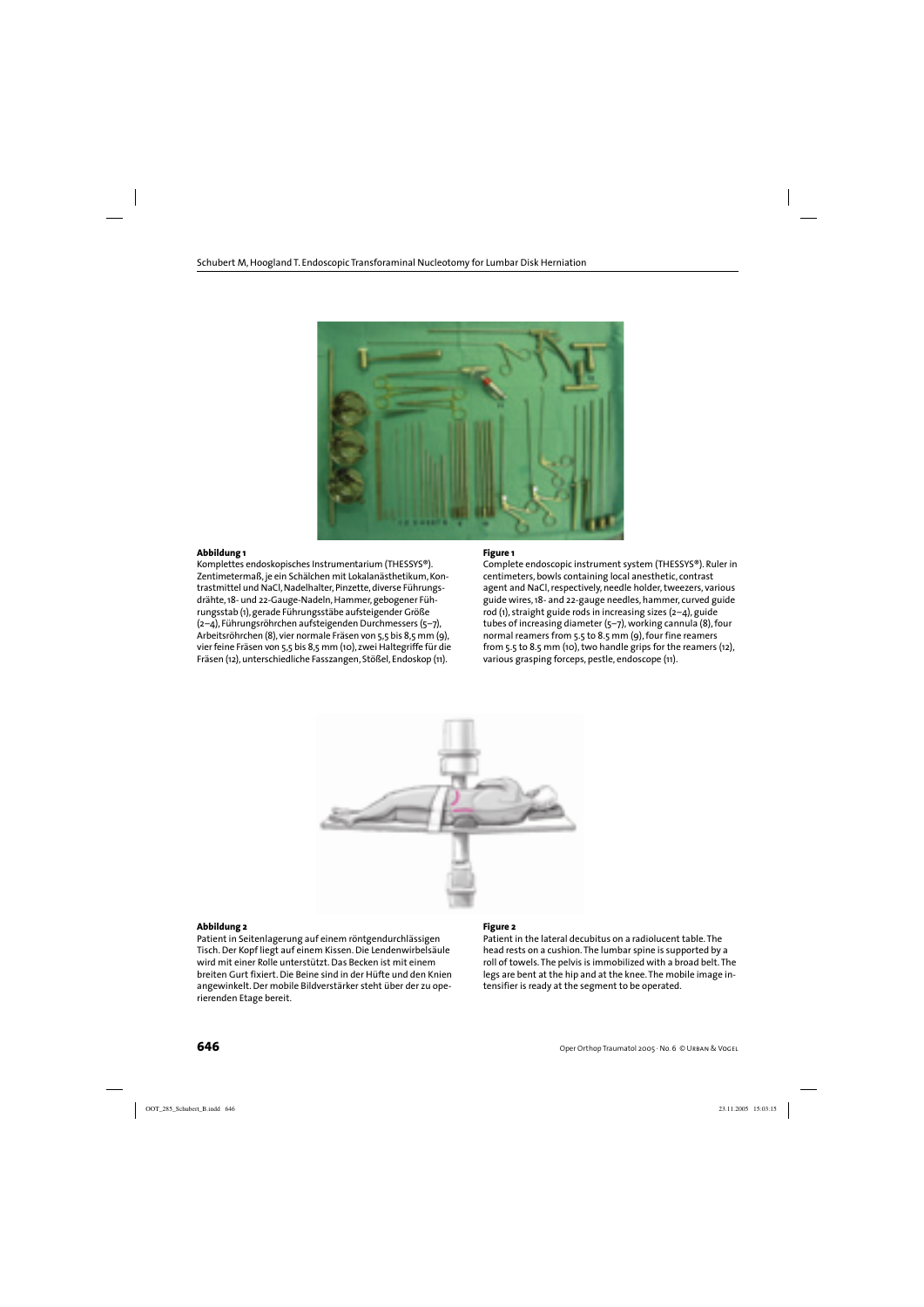## **Operationstechnik**

Abbildungen 3 bis 15

#### **Am Beispiel eines Bandscheibensequesters in der Etage L5/S1**



#### **Abbildungen 3a und 3b**

Markierung der Dornfortsatzreihe in der Mittellinie, Anzeichnen des Beckenkamms (a). Der geschätzte seitliche Abstand zur Etage L5/S1 wird bei 14 cm gewählt. Nun wird im seitlichen Strahlengang des C-Bogens (b) ein langes Instrument, z.B. eine Fasszange, in die Richtung gelegt, in der der Bandscheibenvorfall angenommen wird. Ist die Stelle getroffen, markieren wir die Richtung mit einem sterilen Stift. Der Kreuzungspunkt der markierten horizontalen Abstandslinie und der schrägen Richtungslinie ergibt den Zugangspunkt.

#### **Figures 3a and 3b**

Marking of the rows of processus spinosus in the midline and of the iliac crest (a). An estimated lateral distance to segment L5/S1 of 14 cm is chosen. Now with the C-arm in a position for lateral imaging a long instrument, e.g., a grasping forceps, is positioned (b) in the assumed direction of the herniated disk. Once the location has been found, the direction is marked with a sterile marker. The point of intersection between the marked horizontal line and the oblique directional line gives the point of insertion of the needle.



**An Intervertebral Disk Sequester at Segment** 

**Surgical Technique**

**L5/S1 Serving as an Example**

Figures 3 to 15

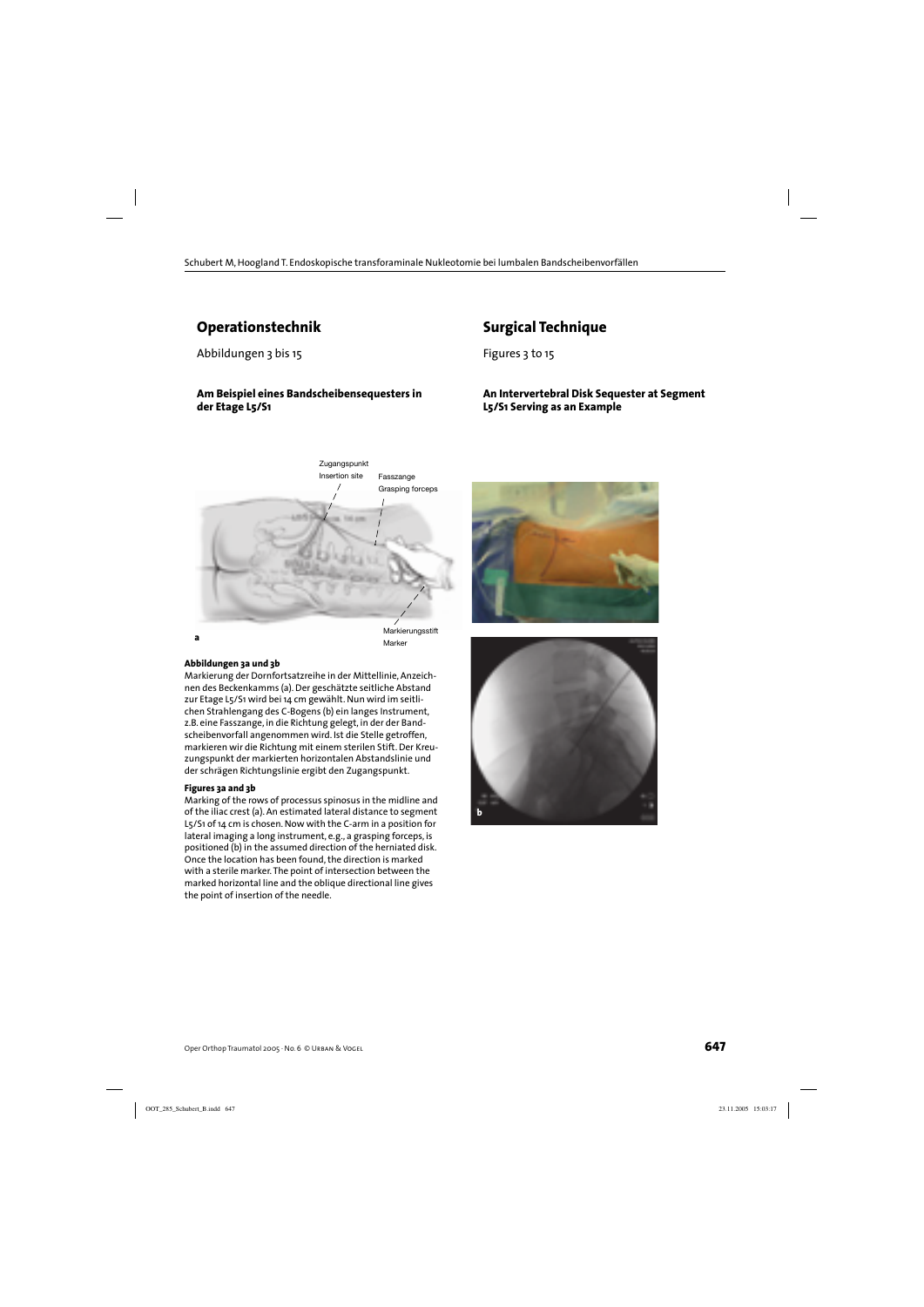



Laterales Foramen Lateral intervertebral foramen

#### **Abbildungen 4a und 4b**

Die Haut im Zugangsbereich wird mit ca. 5 ml Xylocain® mit Adrenalinzusatz infiltriert. Eine 18-Gauge-Nadel wird zum lateralen Foramen vorgeschoben (a). Dabei trifft man zunächst häufig auf das Facettengelenk. Zur genauen Orientierung kontrollieren wir die Lage der Nadel röntgenologisch in zwei Ebenen. Ihr idealer Eintrittspunkt liegt gerade etwas über dem Facettengelenk (b).

#### **Figures 4a and 4b**

The skin at the insertion site is infiltrated with approximately 5 ml Xylocaine® with adrenaline. An 18-gauge needle is advanced to the lateral foramen (a). In this way the needle often first meets the facet joint. For precise orientation we check the position of the needle with the image intensifier in two planes. The ideal point of entry for it is just slightly cranial to the facet joint (b).





#### **Abbildung 5**

Durch die 18-Gauge-Nadel wird nun eine gebogene 22- Gauge-Nadel geführt. Die Spitze dieser Nadel sollte nun die Bandscheibe erreichen. Fakultativ kann eine Kontrastmitteldarstellung erfolgen. Dies ist z.B. bei einem Bandscheibenvorfall in mehr als nur einer Etage, zur weiterführenden Diagnostik, angebracht.

#### **Figure 5**

A 22-gauge curved needle is now advanced through the 18-gauge needle. The tip of this needle should now reach the region of the herniated disk. Optionally, a contrast medium may be used. This is appropriate for a more precise diagnosis, for example, in the presence of a herniated disk at more than one level.

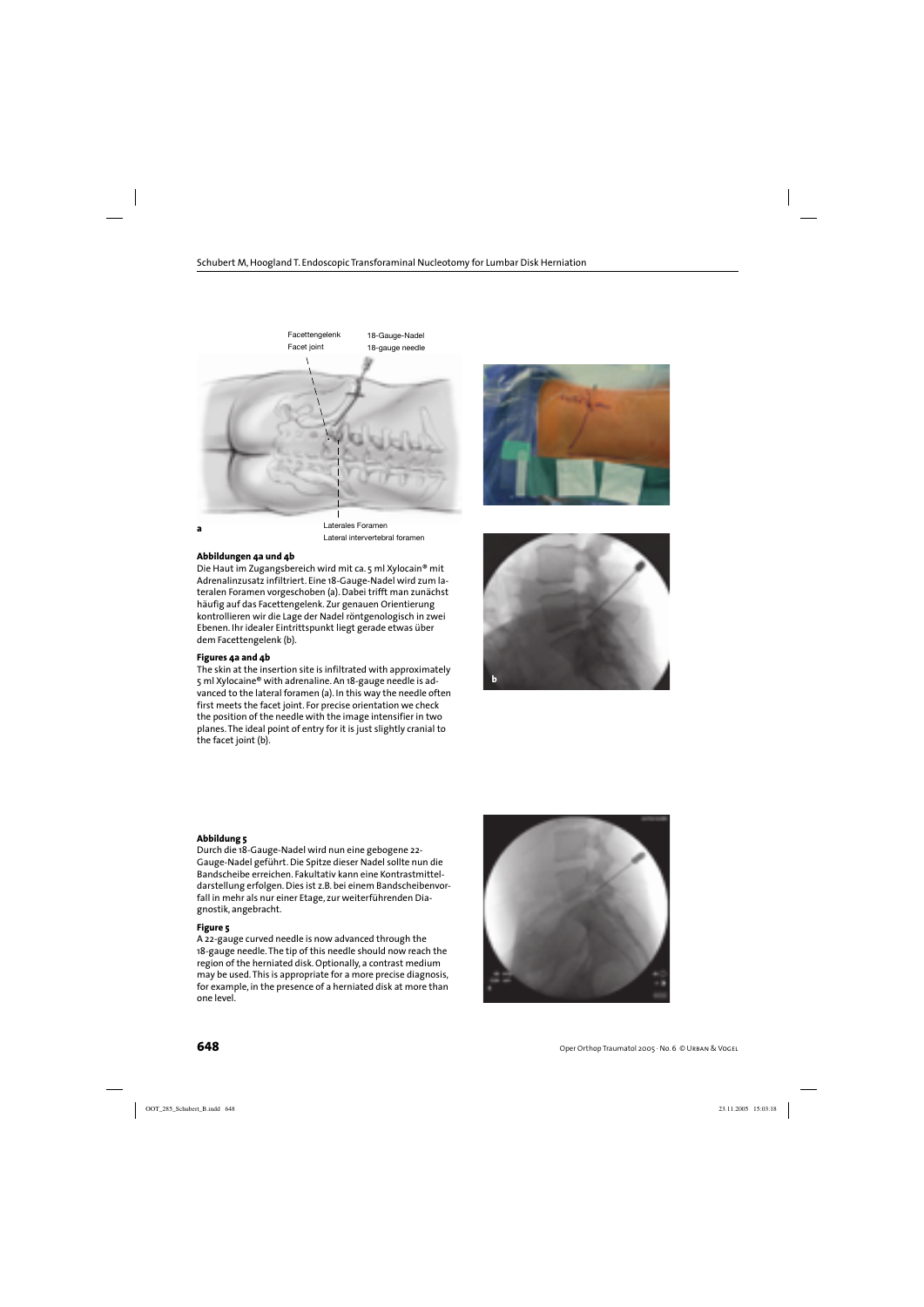



#### **Abbildung 6**

Die 18-Gauge-Nadel wird nun über die 22-Gauge-Nadel weiter bis zum Bereich des Bandscheibenvorfalls vorgeschoben. Anschließend wird die 22-Gauge-Nadel entfernt. Ein Führungsdraht wird durch die 18-Gauge-Nadel geführt, und die Nadel wird danach entfernt.

Nun nehmen wir eine ca. 5 mm lange Stichinzision im Bereich des Führungsdrahts vor. Über den Draht wird zunächst der dünnste kanülierte Führungsstab bis zum Facettengelenk vorgeschoben. Anschließend werden drei weitere Führungsröhrchen aufsteigenden Durchmessers über den Führungsstab vorgeschoben, um den Weichteilkanal zu erweitern. Die ersten zwei Führungsröhrchen werden entfernt. Durch das verbliebene letzte Führungsröhrchen wird das Facettengelenk mit ca. 10 ml Xylocain® mit Adrenalinzusatz infiltriert. Wir verwenden dazu eine lange, dünne Spinalnadel.

#### **Figure 6**

The 18-gauge needle is now further advanced over the 22-gauge needle to the region of the herniated disk. Then the 22-gauge needle is removed. A guide wire is advanced through the 18-gauge needle, and this needle is then removed.

Next, a stab incision is made approximately 5 mm long in the region of the guide wire. First, the thinnest guide rod is advanced as far as the facet joint. Subsequently, three further guide tubes of increasing diameter are advanced over the cannulated guide rod, to widen the soft-tissue channel. The first two guide tubes are removed. Through the last remaining guide tube the facet joint is infiltrated with approximately 10 ml Xylocaine® with adrenaline. For this we use a long, thin spinal needle.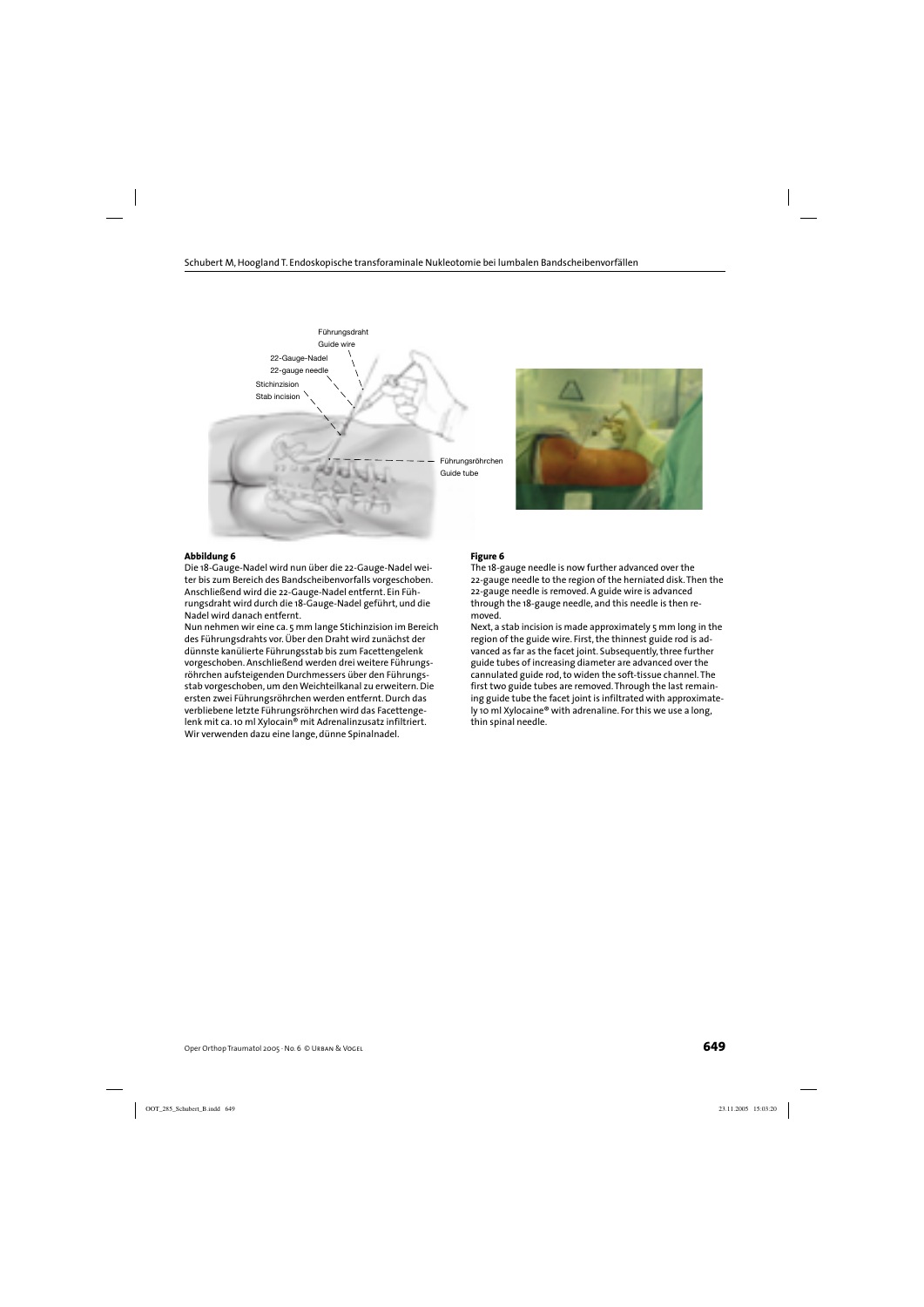

#### **Abbildung 7**

Der dünne Führungsstab und das Führungsröhrchen werden entfernt. Über den verbliebenen Führungsdraht wird ein am Ende gebogener 2-mm-Führungsstab vorgeschoben. Zur besseren Orientierung wird am Ende des gebogenen Führungsstabes ein Nadelhalter so festgeklemmt, das er in dieselbe Richtung wie die Biegung des Führungsstabes zeigt.



#### **Figure 7**

The thin guide rod and the guide tube are removed. A 2-mm guide rod with a curved end is advanced over the guide wire left in place. For better orientation, a needle holder is clamped at the end of the curved guide rod in such a way that it points in the same direction as the curve in the guide rod.



#### **Abbildungen 8a bis 8c**

Der Führungsdraht wird entfernt. Das Ende des gebogenen Führungsstabes wird mit einigen vorsichtigen Hammerschlägen bis zum Zentrum des Vorfalls vorangetrieben (a). Idealerweise sollte die Spitze des gebogenen Führungsstabes bei seitlicher Röntgenkontrolle dorsal der Bandscheibe (b), bei der a.p. Röntgenkontrolle bis zur Mitte des Spinalkanals vorgeschoben sein (c).

#### **Figures 8a to 8c**

The guide wire is removed. The end of the curved guide rod is worked forward to the center of the herniation with a few careful hammer blows (a). Ideally, the tip of the curved guide rod should be advanced posterior to the disk under lateral image intensification (b), to the middle of the vertebral canal under AP imaging (c).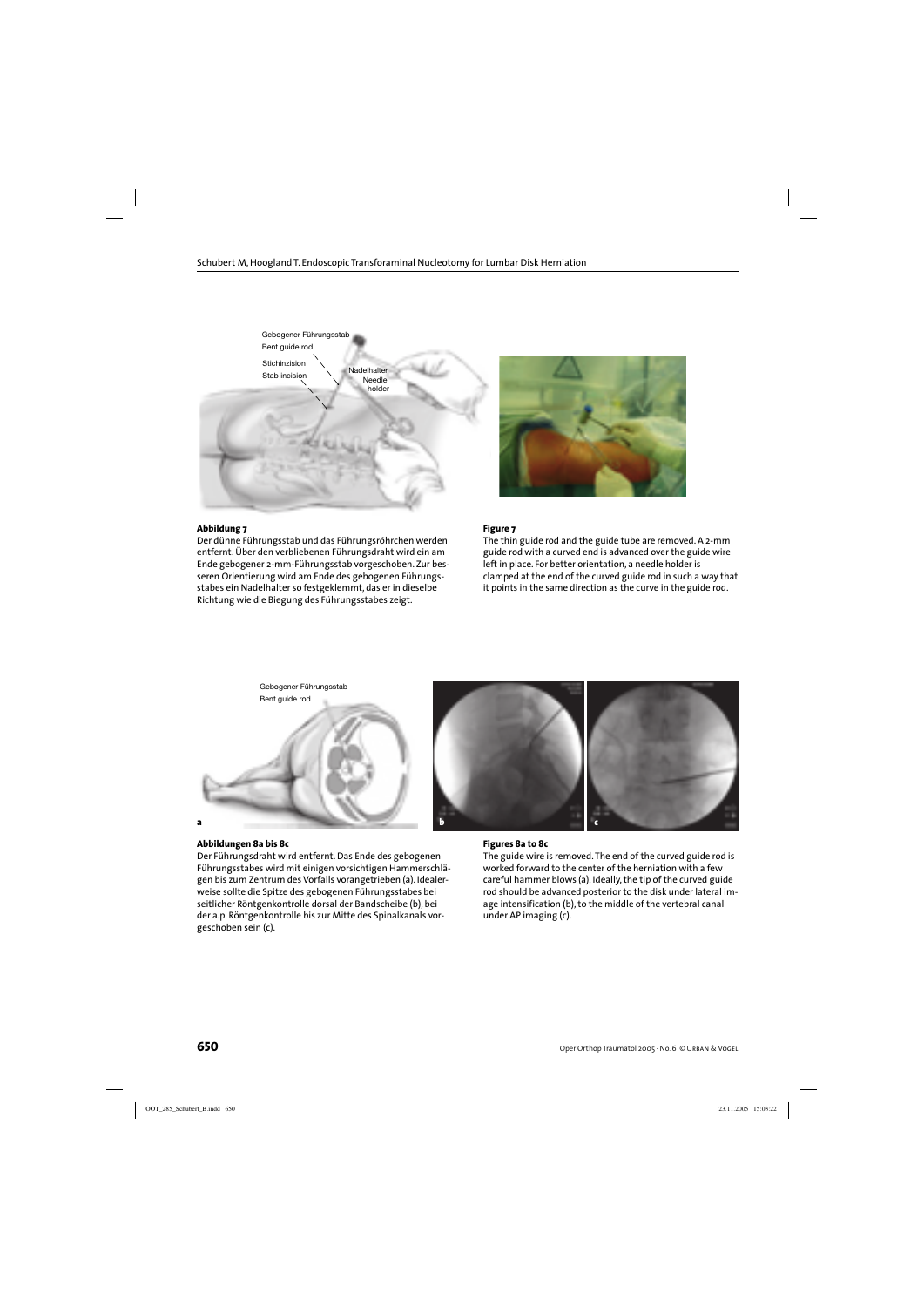#### **Abbildungen 9a und 9b**

Über den Führungsstab wird ein 3-mm-Führungsröhrchen vorgeschoben (a). Der erste Fräser wird in Richtung des Bandscheibenvorfalls in den Epiduralraum geführt (b).

#### **Figures 9a and 9b**

A 3-mm guide tube is advanced over the guide rod (a). The first reamer is inserted into the epidural space in the direction of the disk herniation (b).











Guide rod

#### **Abbildungen 10a bis 10c**

**a**

Dabei wird ein Teil des lateralen Facettengelenkknochens weggefräst, und das Neuroforamen wird erweitert (a). Der Fräsvorgang wird röntgenologisch in zwei Ebenen kontrolliert (b, c). Der Fräser sollte nicht weiter als bis zur medialen Interpedikularlinie vorgedreht werden.

#### **Figures 10a to 10c**

Part of the facet joint is removed with the reamer and the neuroforamen is widened (a). The reaming procedure is controlled radiologically in two planes (b, c). The reamer should not be advanced beyond the medial interpediculate line.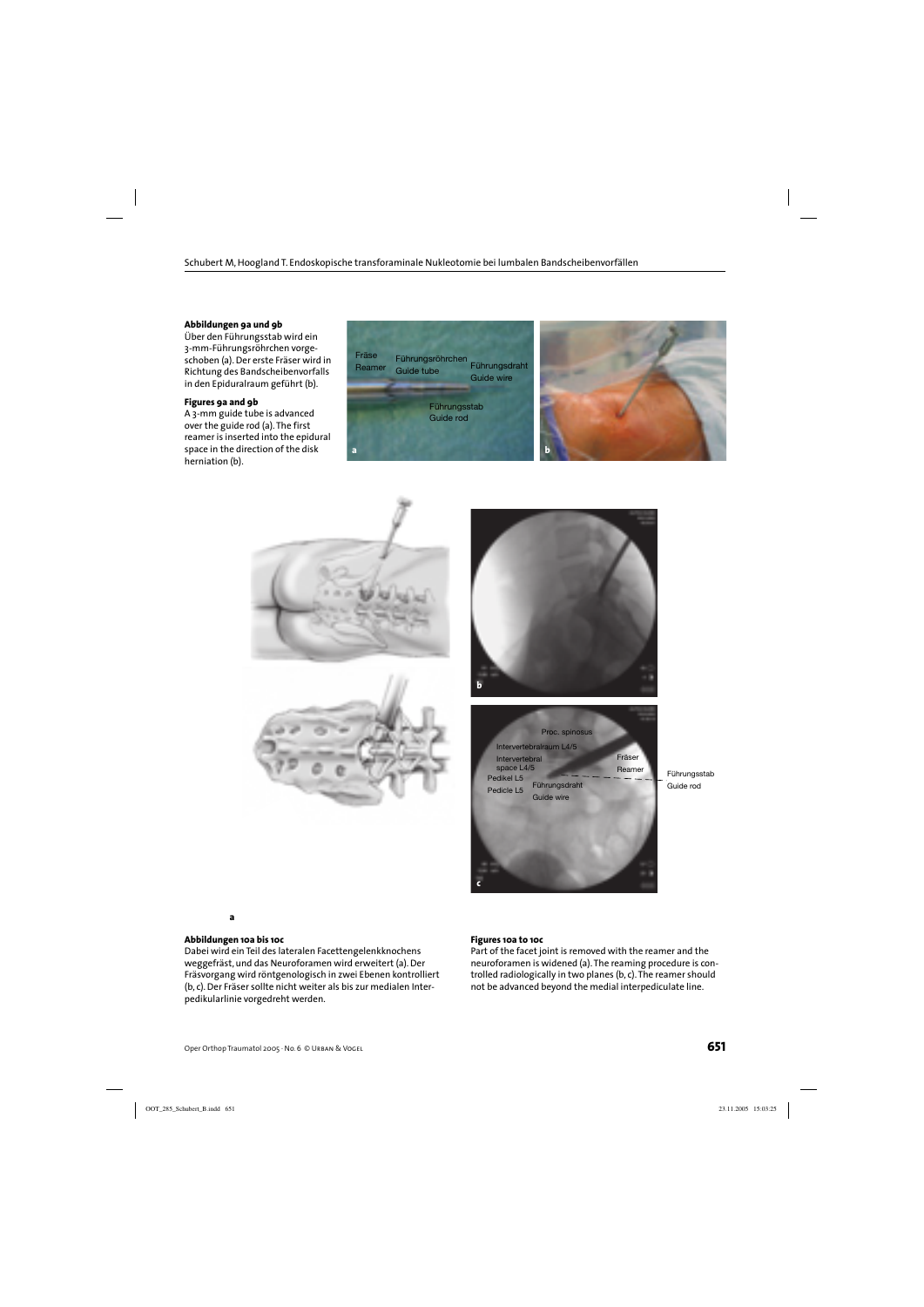



#### **Abbildungen 11a und 11b**

Bevor Führungsstab, Führungsröhrchen und Fräse entfernt werden, wird erneut ein Führungsdraht durch den Führungsstab vorgeschoben (a). Er dient dem nächsten Operationsschritt und kennzeichnet den Weg zum Epiduralraum. Über den Führungsdraht wird ein 3-mm-Führungsstab geschoben. Der Draht wird entfernt, wenn der Führungsstab am Eingang des Foramens liegt. Der Führungsstab wird nun mit vorsichtigen Hammerschlägen in Richtung auf den Bandscheibenvorfall nach medial vorangebracht. Erneute Röntgenkontrolle in zwei Ebenen (b). Sobald der Führungsstab an der Hinterkante des Wirbelkörpers liegt, sollte er in der a.p. Aufnahme mittig erscheinen. Bei richtiger Lage wird über ihn ein 4-mm-Führungsröhrchen geschoben, über welches mit der nächsten Knochenfräse gefräst wird. Dieser Vorgang wird so oft wiederholt, bis das Foramen mit einer 7,5 mm breiten Fräse erweitert worden ist.

#### **Figures 11a and 11b**

Before the guide rod, guide tubes and reamer are removed, a guide wire is again advanced through the guide rod (a). This is useful for the next surgical step and indicates the route to the epidural space.

A 3-mm guide rod is advanced over the guide wire. The wire is removed when the guide rod is positioned at the entrance to the foramen. The guide rod is now advanced in a medial direction toward the herniated disk by careful hammer blows. Radiologic control once more in two planes (b). As soon as the guide rod is at the posterior margin of the vertebral body, it should appear in the middle of the AP image. If the position is correct, a 4-mm guide tube is passed over the rod and reaming with the next diameter reamer can be performed. This process is repeated until the foramen has been enlarged with a 7.5-mm diameter reamer.

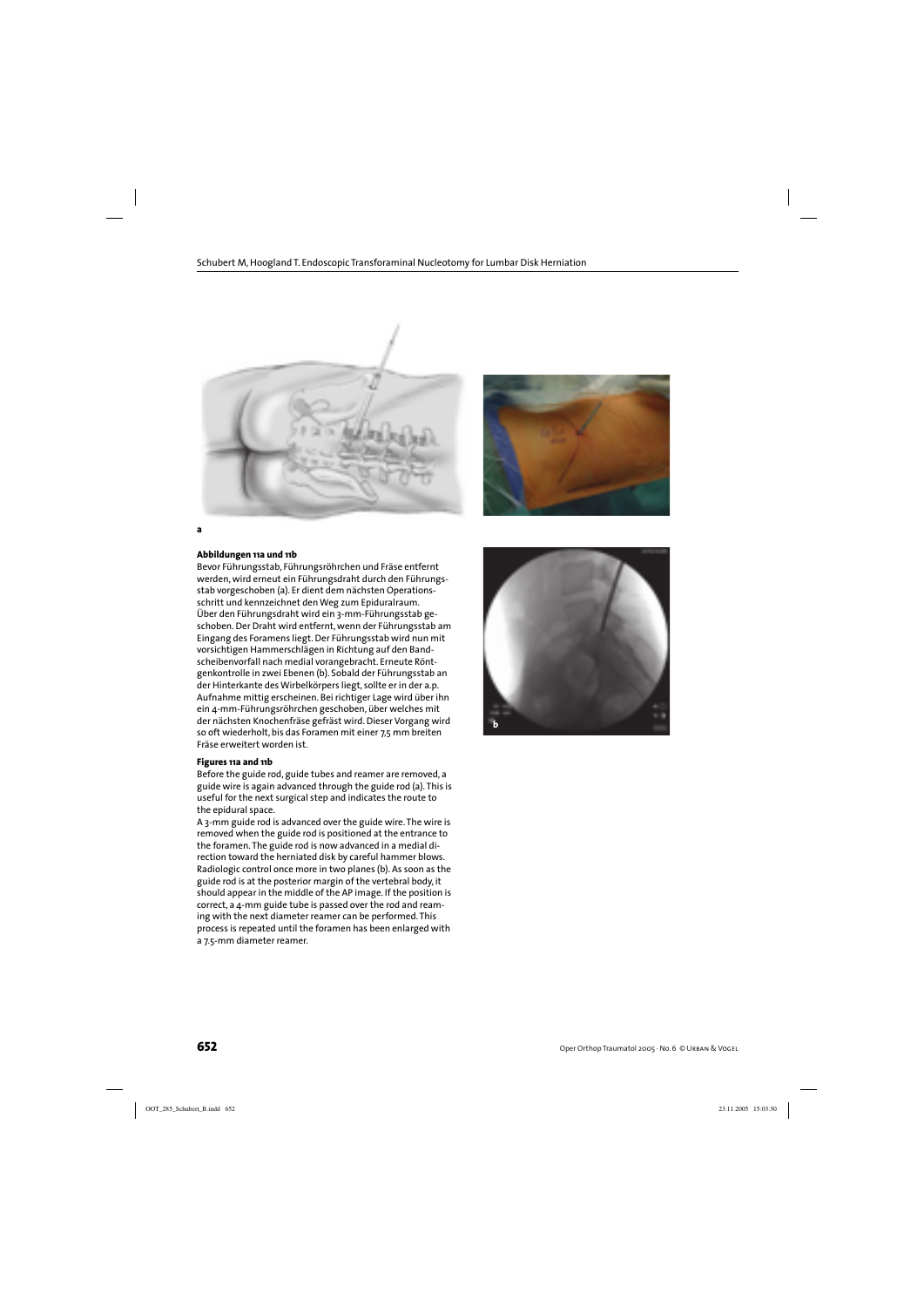

#### **Abbildungen 12a bis 12c**

Nach Entfernung der zuletzt verwendeten Fräse wird das Arbeitsröhrchen über den verbliebenen Führungsstab samt Führungsröhrchen bis zum Bandscheibenvorfall vorgeschoben (a). Anschließend werden der Führungsstab und das Führungsröhrchen entfernt. Die genaue Lage des Arbeitsröhrchens wird röntgenologisch in zwei Ebenen überprüft (b, c).

#### **Figures 12a to 12c**

After removal of the last reamer used, the working cannula is advanced over the remaining guide rod and guide tube to the herniated disk (a). Then the guide rod and guide tube are removed. The precise position of the working cannula is checked in two planes by imaging (b, c).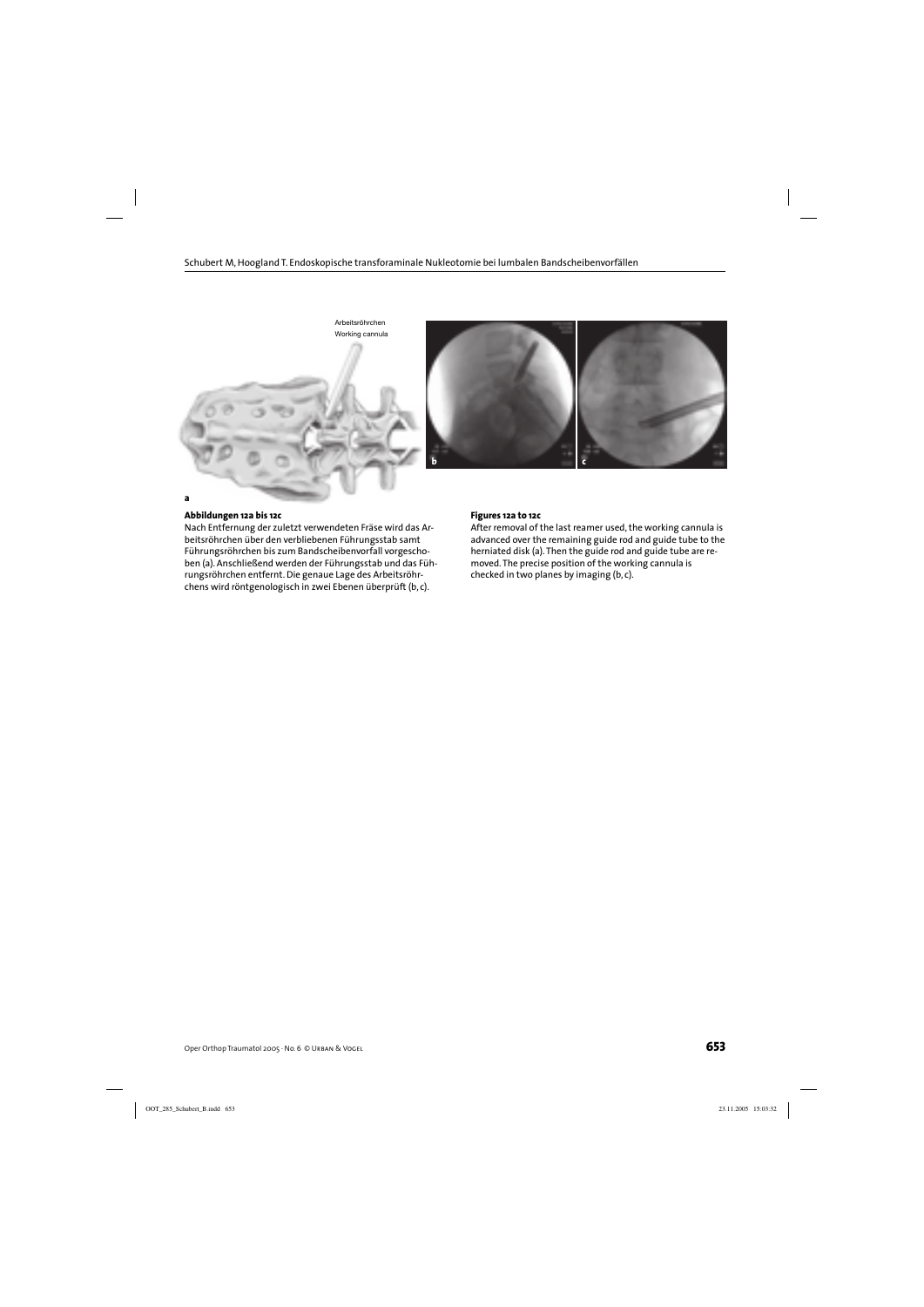



#### **Abbildungen 13a und 13b**

Durch das Arbeitsröhrchen wird das Endoskop eingeführt (a); die Umgebung des Foramens wird inspiziert. Normalerweise ist der Bandscheibenvorfall gut erkennbar. Gelegentlich ist auch ein Teil des komprimierten Nervs medial zu sehen.

Wir führen eine Fasszange durch das Endoskop ein und entfernen zunächst nur die losen Teile des Vorfalls (b). Dura und Nervenwurzel dürfen dabei nicht verletzt werden.

#### **Figures 13a and 13b**

The endoscope is introduced through the working cannula (a); the surroundings of the foramen are inspected. Generally, the herniated disk is easily recognized. Part of the compressed nerve can occasionally be seen medially.

We introduce a grasping forceps through the endoscope and first remove only the loose parts of the herniated disk (b). The dura mater and nerve root must not be damaged in the process.

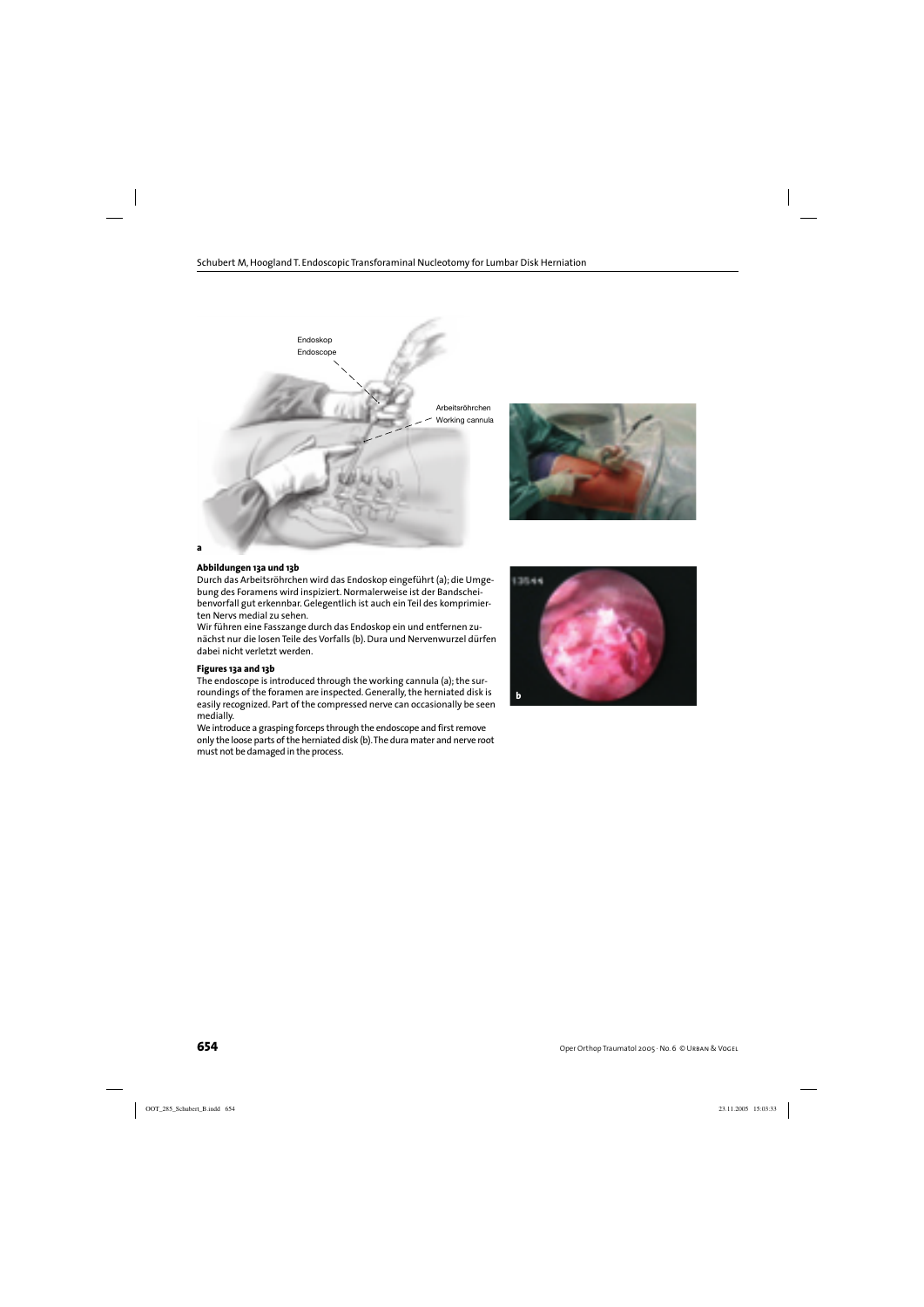#### **Abbildungen 14a und 14b**

Nach endoskopischer Übersicht wird das Endoskop entfernt, und eine kräftigere Fasszange wird durch das Arbeitsröhrchen zum Bandscheibenvorfall gebracht. Die Position der Fasszange wird röntgenologisch in zwei Ebenen kontrolliert (a, b). Die Zange sollte genau dort liegen, wo der Bandscheibenvorfall erwartet wird. Der Sequester und weitere mögliche Fragmente werden extrahiert.

#### **Figures 14a and 14b**

After endoscopic survey the endoscope is removed and a more



powerful grasping forceps is brought to the herniated disk through the working cannula. The position of the grasping forceps is controlled by image intensification in two planes (a, b). The forceps should be placed precisely where the herniated disk is expected to be. The sequester and any other fragments are extracted.

#### **Abbildungen 15a und 15b**

Nach Entfernung aller Fragmente wird das Endoskop nochmals eingeführt, und das Operationsgebiet wird kontrolliert (a). Die pulsierende Nervenwurzel sollte erkennbar sein.

Anschließend wird das offene Ende des Arbeitsröhrchen um 180° gedreht. Mit unterschiedlichen Fasszangen (b) wird auch noch der hintere Bandscheibenbereich auf freies Bandscheibenmaterial überprüft und von kleinen Sequestern befreit. Zum Abschluss



der Operation wird mit einer gebogenen 22-Gauge-Nadel ein Antibiotikum in den Bandscheibenraum eingebracht, das Arbeitsröhrchen wird entfernt und die Stichinzision verschlossen. Der Patient sollte während der Extraktion des oder der Sequester ansprechbar sein.

#### **Figures 15a and 15b**

After the removal of all fragments the endoscope is once more introduced and the surgical site is checked (a). A pulsation of the nerve root should be visible.

Finally, the open end of the working cannula is turned through 180°. Using different grasping forceps (b), the region posterior to the intervertebral disk is once more checked for loose disk material and cleared of small sequesters. At the end of surgery an antibiotic is injected into the disk space through a curved 22-gauge needle. The working cannula is removed and the stab incision closed. The patient should be responsive during the extraction of the disk or sequester.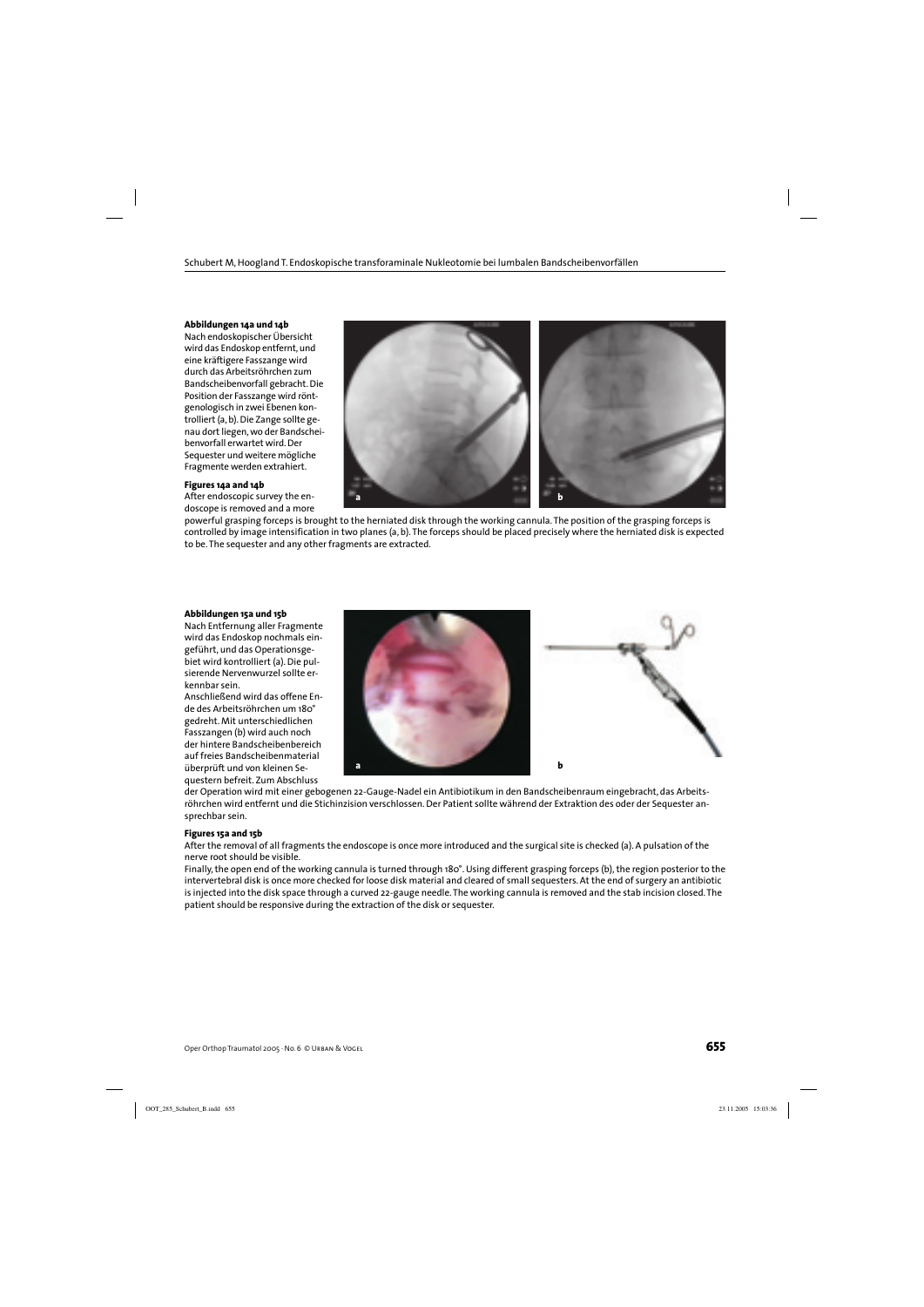## **Postoperative Behandlung**

- Nach der Operation verbleibt der Patient für ca. 2 h im Aufwachraum.
- Der Patient wird mit einer Rumpforthese versorgt und geht anschließend in sein Krankenzimmer oder wird in ein nahegelegenes Hotelzimmer gebracht.
- Bei Bedarf Gabe eines Schmerzmittels, z.B. talvosilen® (Paracetamol/Codein-Kombinationspräparat).
- Klinische Kontrolle am nächsten Vormittag.
- Nach 1 Woche Beginn mit physiotherapeutischen Übungen, z.B. Mobilisierungstechniken aus dem manual- und chirotherapeutischen Bereich, osteopathische Techniken oder Behandlungsmethoden nach Brügger [1, 2], Maitland [15, 16], McKenzie [19] und Cyriax [4, 5].
- Entfernung des Fadens nach 10–12 Tagen.
- Die Rumpforthese wird, je nach Befund, ca. 2–6 Wochen getragen. Die Tragezeit hängt auch mit den jeweiligen berufsbedingten körperlichen Belastungen zusammen.
- Nach 3 Monaten klinische Kontrolle, MRT-Kontrolle sowie MedX-Rückenmuskeltest [23]. Dieser dient zur Beurteilung, wie sich die Kraft der Rückenmuskulatur (Rückenmuskelextensoren) und die Rückenkondition entwickelt haben. Dokumentiert wird der Verlauf mit dem West Haven Yale University Multi Dimensional Pain Inventory (WHYMPI). Die Qualitätskontrolle unterliegt den Kriterien der Internationalen Gesellschaft für Medizinische Kräftigungstherapie, Basel, Schweiz [3, 20, 21].

### **Fehler, Gefahren, Komplikationen**

- Nicht jeder Operationsschritt wird röntgenologisch in zwei Ebenen kontrolliert: 1. Es wird in die falsche Richtung gefräst: Folge ist die Entstehung einer "via valsa", welche es fast unmöglich macht, den richtigen Weg neuerlich zu finden und zu fräsen. Somit kann das Endresultat der Schaffung des richtigen Zugangs zum Vorfall sehr unbefriedigend sein. Zwingende Voraussetzung für den Erfolg dieser Operationsmethode ist schlussendlich, das Arbeitsröhrchen exakt an die Stelle zu bringen, wo sich der Vorfall befindet, um diesen dann mit den Zangen zu entfernen. 2. Es wird zu weit gefräst: Hier kann es zu Wurzelkompression und/oder Duraverletzungen kommen.
- Blutung: Physiologische Hämostase abwarten (in der Regel 3 min). Sollten dennoch Blutungen die Sicht erschweren, reicht in der Regel eine vorsichtige sukzessive Spüldruckerhöhung aus.

#### **Postoperative Management**

- After surgery the patient remains in the recovery room for approximately 2 h.
- He/she is fitted with a brace and then transferred to the ward or taken to a nearby hotel room.
- Administration of analgesics as needed, e.g. paracetamol/codeine in combination as talvosilen® (Tylenol #3).
- Clinical checkup the following morning.
- Start of physiotherapy exercises after 1 week, e.g., mobilization techniques from the manual and chirotherapeutic fields, osteopathy techniques or treatment methods according to Brügger [1, 2], Maitland [15, 16], McKenzie [19] and Cyriax [4, 5].
- Removal of stitches after 10–12 days.
- Depending on the findings, the brace is worn for approximately 2–6 weeks depending on the physical demands required by the patient's occupation.
- Clinical checkup after 3 months. MRI control and also MedX back muscle test [23] to evaluate the recuperation of strength and the state of the back musculature (back muscle extensors). The progress is documented with the WHYMPI (West Haven Yale University Multi Dimensional Pain Inventory). The quality check is subject to the criteria of the International Society for Medical Strength Therapy, Basel, Switzerland [3, 20, 21].

### **Errors, Hazards, Complications**

- Not every surgical step is controlled by imaging in two planes: (1) direction of reaming is wrong: the result is the formation of a "via valsa" (false route), which makes it almost impossible to reestablish the proper path and to ream in the right direction. Thus, the final result in achieving the correct approach to the herniated disk may be very unsatisfactory. Essential to the success of this surgical method is ultimately to bring the working cannula precisely to the site where the herniation is found for removal using the forceps. (2) Reaming is too excessive: this may lead to root compression and/or injury to the dura mater.
- Hemorrhage: wait for physiologic hemostasis (as a rule 3 min). If bleeding still obscures the view, careful successive increases in irrigation pressure will generally suffice.
- Injury to the dura mater with or without leakage of cerebrospinal fluid: can be successfully managed by freshening of the end plate of the vertebral body at the operated segment with the smallest reamer until bleeding occurs from the cancellous bone to create a blood patch. This procedure also permits usual mobi-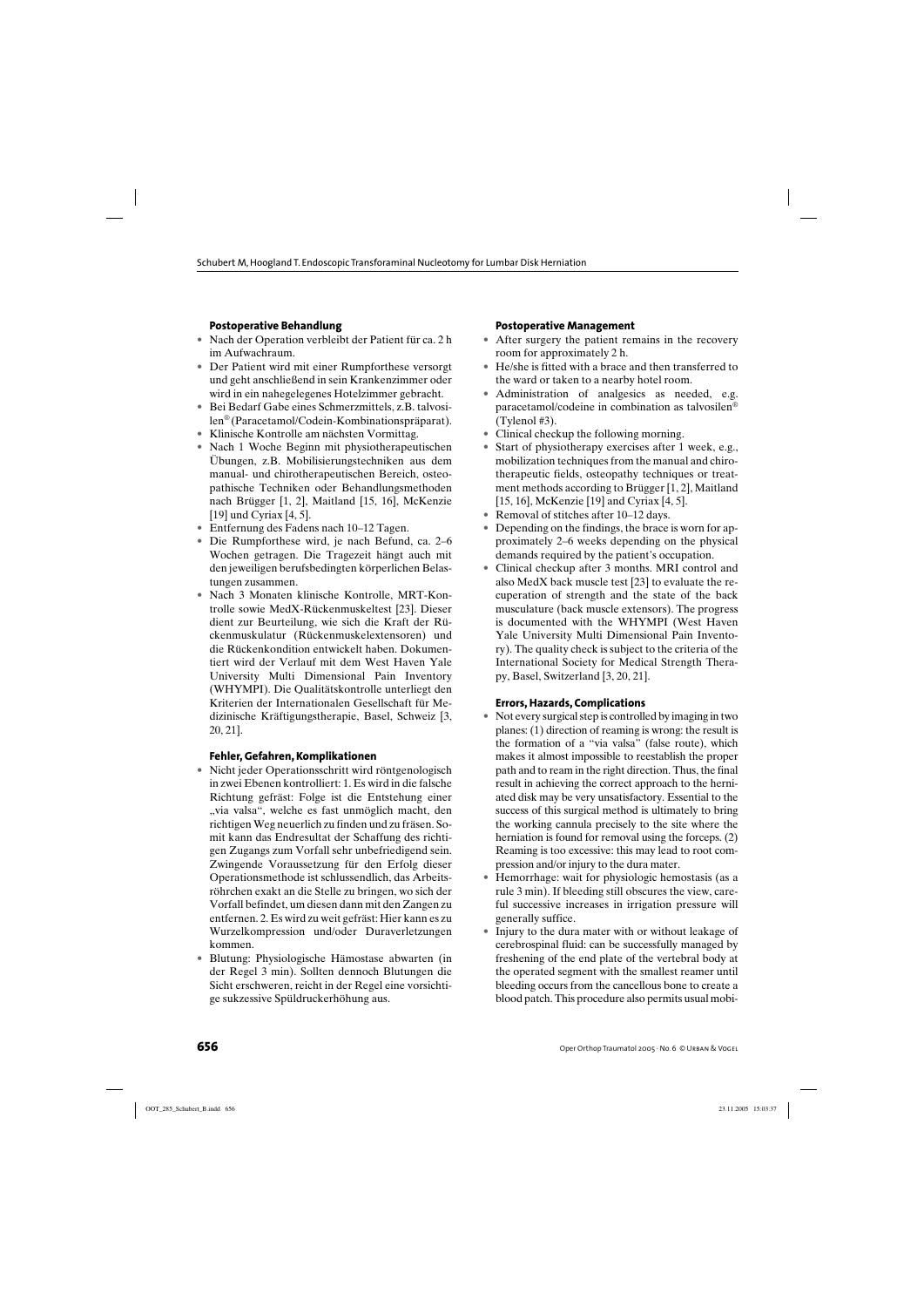• Duraverletzungen mit und/oder ohne Liquorverlust: Sie werden erfolgreich durch Anfrischen der knöchernen Deckplatte des Wirbelkörpers im operierten Segment bis zum Auftreten spongiöser Blutungen mit der kleinsten Fräse und somit provoziertem Blutpatch behandelt. Diese Vorgehensweise ermöglicht auch eine normale Mobilisierung des Patienten. Gerade bei Verletzungen der Dura im anterioren Bereich kommt es erfahrungsgemäß selten zu Kopfschmerzen oder einem Liquorverlustsyndrom. Sollte dennoch ein Liquorverlustsyndrom eintreten, reichen Bettruhe und erhöhte Flüssigkeitszufuhr, evtl. auch intravenös, bis zum Abklingen der Symptome aus. Bei den zwischenzeitlich ca. 8 000 endoskopischen Eingriffen haben die wenigen stattgehabten Duraverletzungen keine Revisionsoperation erfordert.

#### **Ergebnisse**

Im Zeitraum von Januar 1999 bis Januar 2002 wurden insgesamt 1 201 endoskopische Operationen nach dem oben beschriebenen Verfahren durchgeführt. Um Eingang in die hier vorgelegte Studie zu finden, mussten die Patienten folgende Voraussetzungen erfüllen: persistierende Lumboischialgien, bisheriges Versagen konservativer Maßnahmen, Taubheitsgefühl und/oder Kraftverlust im Bein.

Alle Patienten wiesen ein positives Lasègue-Zeichen und einen positiven MRT-Befund mit Bandscheibensequester auf.

Operiert wurde nur in einer Etage. Die durchschnittliche Operationsdauer betrug ca. 50 min. Das Patientenalter lag zwischen 18 und 65 Jahren (durchschnittlich 43,8 Jahre). Keiner der Patienten war bereits an der Wirbelsäule operiert worden. 611 Patienten (32% Frauen und 68% Männer) erfüllten die genannten Kriterien.

Die Ergebnisse werteten wir mit eigenen Fragebögen einschließlich des MacNab-Scores [14] und der visuellen Analogskala (VAS) nach 3 Monaten im Rahmen einer klinischen Nachkontrolle aus. 1 Jahr und 2 Jahre postoperativ wurden die Patienten per Fragebogen (Tabelle 1) um ihr Urteil gebeten. Nach 2 Jahren konnte eine Nachuntersuchungsquote von 91,2% erreicht werden, d.h., wir konnten 558 der 611 Patienten kontrollieren.

Sieben Patienten wurden in der Etage L2/L3, 25 in der Etage L3/L4, 225 in der Etage L4/L5, 14 in der Etage L5/L6 (Übergangswirbel) und 287 in der Etage L5/S1 operiert.

Bei 95,3% der Operierten erreichten wir subjektiv ein ausgezeichnetes oder gutes Resultat: 74,7% der lization of the patient. In our experience, injury to the dura mater in the anterior region rarely causes headaches or a liquor leakage syndrome. However, if the latter does occur, bed rest and increased fluid intake, if necessary intravenously, suffice to alleviate the symptoms. In the 8,000 or more endoscopic operations carried out so far, injuries to the dura mater, which have rarely occurred, have not required revision.

#### **Results**

In the period from January 1999 until January 2002, a total of 1,201 endoscopic operations were performed in accordance with the procedure described above. To be included in the present study, patients had to fulfill the following requirements: persistent lumbosciatica, failure of all previous nonoperative treatments, feeling of numbness and/or loss of strength in the leg.

All patients exhibited a positive Lasègue sign, positive MRI findings and showed evidence of an intervertebral disk sequestration.

Surgery was performed on only one segment. The average duration of surgery amounted to 50 min. The patients' age varied between 18 and 65 years (average age 43.8 years). None of the patients had undergone previous surgery to the spinal column. 611 patients (32% women and 68% men) fulfilled the said criteria.

After 3 months we evaluated the results using our own questionnaire including the MacNab score [14] and visual analog scale (VAS) as part of the clinical follow-up. After 1 and 2 years, patients were asked to judge the outcome using the questionnaire (Table 1). After 2 years a follow-up rate of 91.2% was achieved, in other words, we were able to reach 558 of the 611 patients.

Seven patients were operated at segment L2/L3, 25 at L3/L4, 225 at L4/L5, 14 at L5/L6 (lumbarization of S1), and 287 at L5/S1.

95.3% of the patients judged the result of surgery as being excellent or good; 74.7% of patients were very satisfied, 20.6% satisfied. Only 4.7% reported an unsatisfactory result, 3.9% being less satisfied, 0.8% unsatisfied.

The numbness of the leg, reported by 448 patients before surgery, was no longer present in 286 (63.9%), in 30.3% it had decreased. 5.1% described continuing, unchanged numbness, and 0.7% an increase in numbness.

396 patients exhibited loss of strength in the leg before surgery. Loss of strength could no longer be detected postoperatively in 61.1%; 33.8% recovered their loss of strength only partly.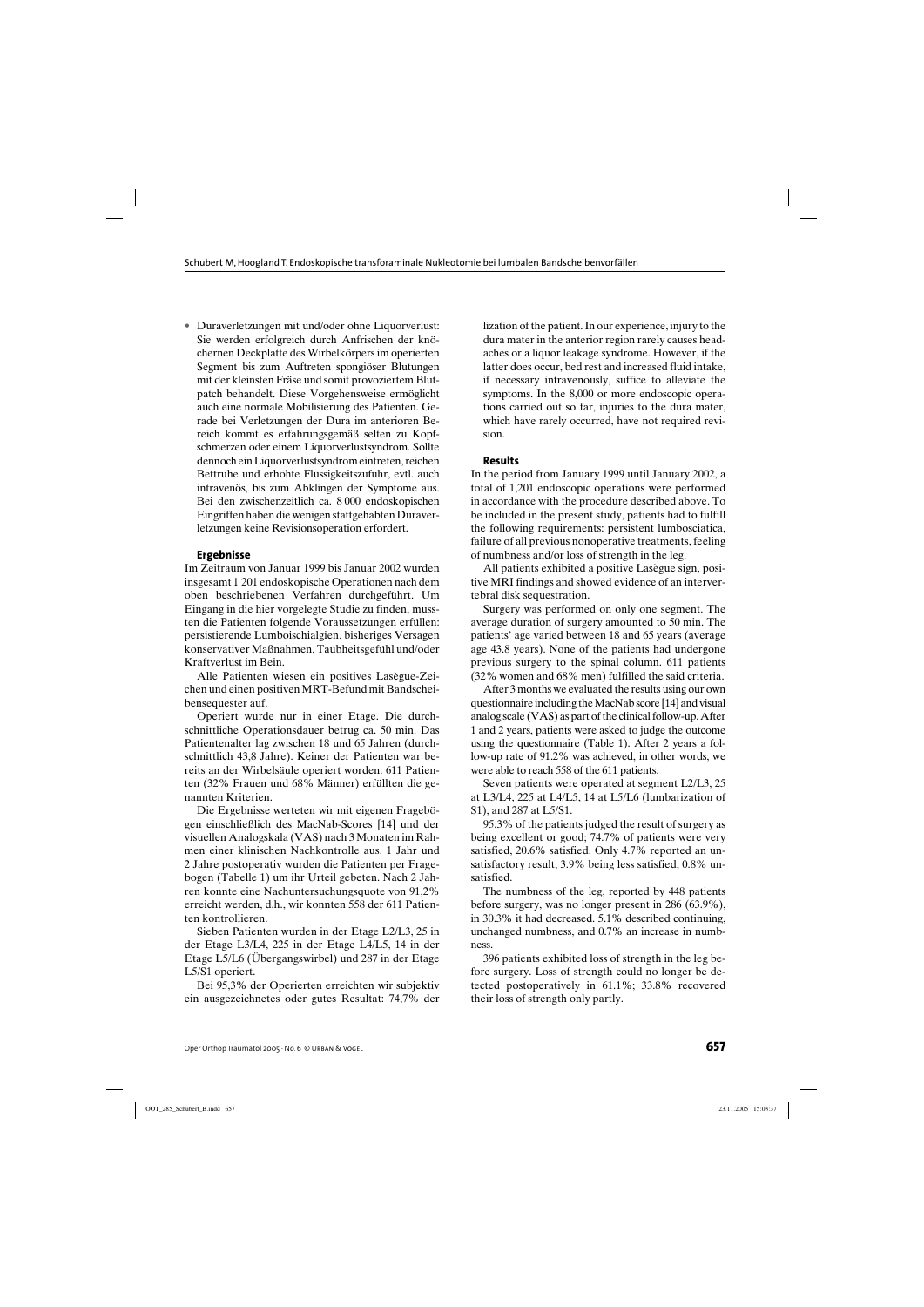#### **Tabelle 1**

Postoperativer Fragebogen.

| Name:                                                                                                                                                                                                                                                                    |                                           |                |    |                            |                         |      |
|--------------------------------------------------------------------------------------------------------------------------------------------------------------------------------------------------------------------------------------------------------------------------|-------------------------------------------|----------------|----|----------------------------|-------------------------|------|
| Adresse:                                                                                                                                                                                                                                                                 |                                           |                |    |                            |                         |      |
| E-Mail:                                                                                                                                                                                                                                                                  |                                           |                |    |                            | Tel.: ________________- |      |
| 1. Wie beurteilen Sie das Ergebnis Ihrer Operation?<br>$\Box$ Ausgezeichnet<br>$\Box$ Etwas besser<br>$\Box$ Gut<br>$\Box$ Unverändert<br>$\Box$ Schlechter                                                                                                              |                                           |                |    | Ich habe eine neue Adresse |                         |      |
| Sind Komplikationen (z.B. Infektion, Blutungen) in Verbindung mit der Operation aufgetreten?<br>Wenn ja, welche?                                                                                                                                                         |                                           |                |    | $ $ $ $ Ja                 | Nein                    |      |
| 2. Haben Sie in letzter Zeit noch Schmerzmittel wegen des operierten Segments eingenommen?<br>Welche Medikamente?                                                                                                                                                        |                                           |                |    | Ja                         | $\Box$ Nein             |      |
| 3. Wie stufen Sie Ihre Rückenschmerzen derzeit ein?<br>(Bitte auf der Skala ankreuzen)                                                                                                                                                                                   |                                           |                |    |                            |                         |      |
| 0<br>$\mathbf{1}$<br>$\overline{c}$<br>3<br>5<br>4<br>(keine)                                                                                                                                                                                                            | 6                                         | $\overline{7}$ | 8  | 9<br>(unerträglich)        | 10                      |      |
| 4. Wie stufen Sie Ihre Beinschmerzen derzeit ein?<br>(Bitte auf der Skala ankreuzen)                                                                                                                                                                                     |                                           |                |    |                            |                         |      |
| $\overline{c}$<br>3<br>5<br>0<br>$\mathbf{1}$<br>4<br>(keine)                                                                                                                                                                                                            | 6                                         | $\overline{7}$ | 8  | 9<br>(unerträglich)        | 10                      |      |
| 5. War vor der Operation ein Taubheitsgefühl vorhanden?<br>Ist diese Störung jetzt<br>$\Box$ nicht mehr vorhanden                                                                                                                                                        | Ja<br>$\Box$ gebessert                    | Nein           |    |                            |                         |      |
| $\Box$ unverändert<br>6. War vor der Operation ein Kraftverlust in den Beinen oder an einer anderen Stelle vorhanden?                                                                                                                                                    | $\Box$ verschlechtert                     |                |    | Ja                         | $\Box$ Nein             |      |
| Ist diese Störung jetzt<br>$\Box$ nicht mehr vorhanden<br>$\Box$ unverändert                                                                                                                                                                                             | $\Box$ gebessert<br>$\Box$ verschlechtert |                |    |                            |                         |      |
| 7. Durch den Bandscheibenvorfall waren Sie in Ihren körperlichen Aktivitäten deutlich eingeschränkt.<br>Ist Ihre Leistungsfähigkeit heute<br>wieder voll hergestellt<br>$\Box$ gering eingeschränkt<br>$\Box$ unverändert/eingeschränkt<br>$\Box$ vermehrt eingeschränkt |                                           |                |    |                            |                         |      |
| 8. Sind nach der Operation erneut Probleme aufgetreten, die eine neue Behandlung erforderlich machten?<br>Wenn ja, $\Box$ an der operierten Bandscheibe<br>am Rücken/Bein                                                                                                |                                           |                |    |                            | $ $ $ $ Ja              | Nein |
| Welche Behandlung wurde erforderlich?                                                                                                                                                                                                                                    |                                           |                |    |                            |                         |      |
| War eine Re-OP erforderlich? Wenn ja, wann, wo und in welcher Etage?                                                                                                                                                                                                     |                                           |                |    |                            |                         |      |
| 9. Haben Sie heute noch/wieder Schmerzen?<br>$ $ $ $ Ja<br>Wenn ja, wie viele Tage im Monat?<br><sub>-</sub> Tage im Monat im Rücken<br>Tage im Monat im Bein                                                                                                            | $\Box$ Nein                               |                |    |                            |                         |      |
| 10. Nach wie vielen Wochen konnten Sie Ihre Tätigkeit im Beruf oder Haushalt wieder normal aufnehmen?<br>Nach Wochen                                                                                                                                                     |                                           |                |    |                            |                         |      |
| 11. Bestand nach der Therapie nochmals Arbeitsunfähigkeit wegen der operierten Bandscheibe?<br>Wenn ja, wie viele Tage?                                                                                                                                                  |                                           |                |    | Ja                         | Nein                    |      |
| 12. Haben Sie vor Ihrer Operation Sport betrieben? Ja<br>Wenn ja, welche Sportart(en)?                                                                                                                                                                                   | $\Box$ Nein                               |                |    |                            |                         |      |
| 13. Haben Sie nach Ihrer Operation Sport betrieben? $\Box$ Ja<br>Wenn ja, welche Sportart(en)?                                                                                                                                                                           | $\Box$ Nein                               |                |    |                            |                         |      |
| 14. Wann haben Sie mit diesen sportlichen Aktivitäten wieder begonnen?<br>Wochen<br>Nach _                                                                                                                                                                               |                                           |                |    |                            |                         |      |
| 15. Können Sie Ihren Sport in gleichem Maße wie vor der Operation ausüben?<br>Intensität (Ausmaß) eingeschränkt<br>Wenn nein:<br>⊤ Häufigkeit eingeschränkt                                                                                                              |                                           |                | Ja | $\Box$ Nein                |                         |      |
| 16. Haben Sie nach der Operation an einem MedX-, Kieser- oder einem anderen Rückentraining teilgenommen?<br>  MedX<br>$\Box$ Kranken-/Wirbelgymnastik<br>Wenn ja,<br>$\exists$ Kieser $\Box$ Ich trainiere zu Hause                                                      |                                           |                |    |                            | Ja                      | Nein |
| 17. Würden Sie einem Freund mit gleichen Problemen diese Operation weiterempfehlen?<br>18. Anregungen/Kritik/Empfehlungen?                                                                                                                                               |                                           |                |    | Ja                         | $\Box$ Nein             |      |
|                                                                                                                                                                                                                                                                          |                                           |                |    |                            |                         |      |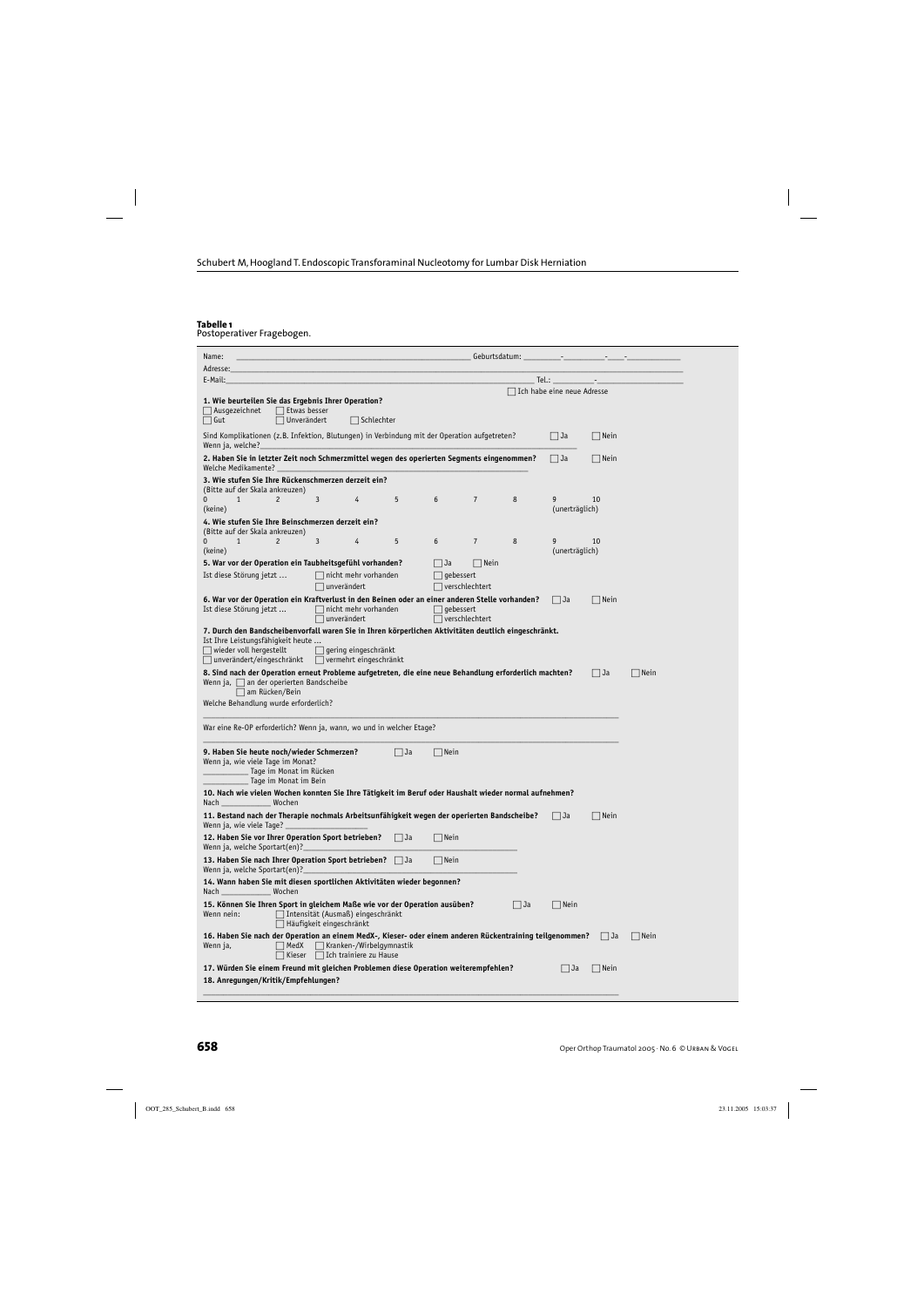#### **Table 1**

Postoperative questionnaire.

| Address:<br>E-mail:<br>Phone:<br>$\Box$ Change of address<br>1. How do you assess the result of your operation?<br>$\Box$ Excellent<br>Somewhat better<br>$\Box$ Good<br>$\Box$ Unchanged<br>    Worse<br>Were there complications in relation to the operation (e.g., infection, bleeding)?<br>$ $ Yes<br>$\vert$ $\vert$ No<br>If yes, give details<br>2. Have you been taking painkillers recently on account of pain at the surgical site?<br>$\Box$ No<br>$ $ Yes<br>Which ones?<br>3. How would you describe your back pain at present?<br>(Please put a cross on the scale)<br>3<br>5<br>$\overline{7}$<br>$\mathbf{1}$<br>$\overline{c}$<br>6<br>8<br>9<br>10<br>$\mathbf{0}$<br>4<br>(unbearable)<br>(none)<br>4. How would you describe you leg pain at present?<br>(Please put a cross on the scale)<br>$\mathbf{1}$<br>3<br>5<br>6<br>$\overline{7}$<br>8<br>10<br>$\mathbf 0$<br>$\overline{c}$<br>4<br>9<br>(unbearable)<br>(none)<br>5. Was there a feeling of numbness before the operation?<br>  Yes<br>   No<br>Is this problem now<br>$\Box$ no longer present<br>$\Box$ improved<br>$\Box$ unchanged<br>$\Box$ worse<br>6. Before the operation was there loss of strength in the legs or elsewhere?<br>$ $ Yes<br>$ $   No<br>Is this problem now $\ldots$<br>$\Box$ no longer present<br>$\Box$ improved<br>$\Box$ unchanged<br>$\sqrt{ }$ worse<br>7. Your physical activities were very much limited because of the herniated disk.<br>Is your performance today<br>$\Box$ again fully recovered<br>$\vert$ slightly limited<br>$\Box$ unchanged/limited<br>$\Box$ more limited<br>8. Have any problems arisen since the operation which made new treatment necessary?<br>  No<br>$ $   Yes<br>If so, $\Box$ at the disk which was operated on<br>$\Box$ in the back/leg<br>What treatment was necessary?<br>Was a repeat operation necessary? If so, when, where and to which segment?<br>9. Do you have pain today still/again?<br>$ $ Yes<br>$ $ No<br>If so, how many days in a month?<br>days a month in the back<br>days a month in the leg<br>10. After how many weeks could you resume normal activities at work or in the home?<br>weeks<br>After<br>11. Were you still unfit for work after the therapy on account of the disk surgery?<br>$\vert$ $\vert$ No<br>$ $   Yes<br>If yes, for how many days?<br>12. Did you take part in sports before your operation?<br>$ $ Yes<br>   No<br>If yes, which type of sport $(s)$ ?<br>13. Have you taken part in sports since your operation?<br>$\Box$ Yes<br>    No<br>If yes, which type of sport(s)?<br>14. When did you resume these sports activities?<br>After ____<br>_ weeks<br>15. Can you take part in your sport to the same extent as before the operation?<br>  Yes<br>    No<br>Intensity (extent) limited<br>If not:<br>$\Box$ Frequency limited<br>16. After the operation did you take part in MedX, Kieser or other form of back training?<br>Yes<br>  No<br>rehabilitation/spinal gymnastics<br>  MedX<br>If yes,<br>$\Box$ I train at home<br>$\Box$ Kieser<br>17. Would you recommend this operation to a friend with the same problems?<br>$\Box$ No<br>$ $ Yes | Name:                                        | Date of birth: |  |
|---------------------------------------------------------------------------------------------------------------------------------------------------------------------------------------------------------------------------------------------------------------------------------------------------------------------------------------------------------------------------------------------------------------------------------------------------------------------------------------------------------------------------------------------------------------------------------------------------------------------------------------------------------------------------------------------------------------------------------------------------------------------------------------------------------------------------------------------------------------------------------------------------------------------------------------------------------------------------------------------------------------------------------------------------------------------------------------------------------------------------------------------------------------------------------------------------------------------------------------------------------------------------------------------------------------------------------------------------------------------------------------------------------------------------------------------------------------------------------------------------------------------------------------------------------------------------------------------------------------------------------------------------------------------------------------------------------------------------------------------------------------------------------------------------------------------------------------------------------------------------------------------------------------------------------------------------------------------------------------------------------------------------------------------------------------------------------------------------------------------------------------------------------------------------------------------------------------------------------------------------------------------------------------------------------------------------------------------------------------------------------------------------------------------------------------------------------------------------------------------------------------------------------------------------------------------------------------------------------------------------------------------------------------------------------------------------------------------------------------------------------------------------------------------------------------------------------------------------------------------------------------------------------------------------------------------------------------------------------------------------------------------------------------------------------------------------------------------------------------------------------------------------------------------|----------------------------------------------|----------------|--|
|                                                                                                                                                                                                                                                                                                                                                                                                                                                                                                                                                                                                                                                                                                                                                                                                                                                                                                                                                                                                                                                                                                                                                                                                                                                                                                                                                                                                                                                                                                                                                                                                                                                                                                                                                                                                                                                                                                                                                                                                                                                                                                                                                                                                                                                                                                                                                                                                                                                                                                                                                                                                                                                                                                                                                                                                                                                                                                                                                                                                                                                                                                                                                                     |                                              |                |  |
|                                                                                                                                                                                                                                                                                                                                                                                                                                                                                                                                                                                                                                                                                                                                                                                                                                                                                                                                                                                                                                                                                                                                                                                                                                                                                                                                                                                                                                                                                                                                                                                                                                                                                                                                                                                                                                                                                                                                                                                                                                                                                                                                                                                                                                                                                                                                                                                                                                                                                                                                                                                                                                                                                                                                                                                                                                                                                                                                                                                                                                                                                                                                                                     |                                              |                |  |
|                                                                                                                                                                                                                                                                                                                                                                                                                                                                                                                                                                                                                                                                                                                                                                                                                                                                                                                                                                                                                                                                                                                                                                                                                                                                                                                                                                                                                                                                                                                                                                                                                                                                                                                                                                                                                                                                                                                                                                                                                                                                                                                                                                                                                                                                                                                                                                                                                                                                                                                                                                                                                                                                                                                                                                                                                                                                                                                                                                                                                                                                                                                                                                     |                                              |                |  |
|                                                                                                                                                                                                                                                                                                                                                                                                                                                                                                                                                                                                                                                                                                                                                                                                                                                                                                                                                                                                                                                                                                                                                                                                                                                                                                                                                                                                                                                                                                                                                                                                                                                                                                                                                                                                                                                                                                                                                                                                                                                                                                                                                                                                                                                                                                                                                                                                                                                                                                                                                                                                                                                                                                                                                                                                                                                                                                                                                                                                                                                                                                                                                                     |                                              |                |  |
|                                                                                                                                                                                                                                                                                                                                                                                                                                                                                                                                                                                                                                                                                                                                                                                                                                                                                                                                                                                                                                                                                                                                                                                                                                                                                                                                                                                                                                                                                                                                                                                                                                                                                                                                                                                                                                                                                                                                                                                                                                                                                                                                                                                                                                                                                                                                                                                                                                                                                                                                                                                                                                                                                                                                                                                                                                                                                                                                                                                                                                                                                                                                                                     |                                              |                |  |
|                                                                                                                                                                                                                                                                                                                                                                                                                                                                                                                                                                                                                                                                                                                                                                                                                                                                                                                                                                                                                                                                                                                                                                                                                                                                                                                                                                                                                                                                                                                                                                                                                                                                                                                                                                                                                                                                                                                                                                                                                                                                                                                                                                                                                                                                                                                                                                                                                                                                                                                                                                                                                                                                                                                                                                                                                                                                                                                                                                                                                                                                                                                                                                     |                                              |                |  |
|                                                                                                                                                                                                                                                                                                                                                                                                                                                                                                                                                                                                                                                                                                                                                                                                                                                                                                                                                                                                                                                                                                                                                                                                                                                                                                                                                                                                                                                                                                                                                                                                                                                                                                                                                                                                                                                                                                                                                                                                                                                                                                                                                                                                                                                                                                                                                                                                                                                                                                                                                                                                                                                                                                                                                                                                                                                                                                                                                                                                                                                                                                                                                                     |                                              |                |  |
|                                                                                                                                                                                                                                                                                                                                                                                                                                                                                                                                                                                                                                                                                                                                                                                                                                                                                                                                                                                                                                                                                                                                                                                                                                                                                                                                                                                                                                                                                                                                                                                                                                                                                                                                                                                                                                                                                                                                                                                                                                                                                                                                                                                                                                                                                                                                                                                                                                                                                                                                                                                                                                                                                                                                                                                                                                                                                                                                                                                                                                                                                                                                                                     |                                              |                |  |
|                                                                                                                                                                                                                                                                                                                                                                                                                                                                                                                                                                                                                                                                                                                                                                                                                                                                                                                                                                                                                                                                                                                                                                                                                                                                                                                                                                                                                                                                                                                                                                                                                                                                                                                                                                                                                                                                                                                                                                                                                                                                                                                                                                                                                                                                                                                                                                                                                                                                                                                                                                                                                                                                                                                                                                                                                                                                                                                                                                                                                                                                                                                                                                     |                                              |                |  |
|                                                                                                                                                                                                                                                                                                                                                                                                                                                                                                                                                                                                                                                                                                                                                                                                                                                                                                                                                                                                                                                                                                                                                                                                                                                                                                                                                                                                                                                                                                                                                                                                                                                                                                                                                                                                                                                                                                                                                                                                                                                                                                                                                                                                                                                                                                                                                                                                                                                                                                                                                                                                                                                                                                                                                                                                                                                                                                                                                                                                                                                                                                                                                                     |                                              |                |  |
|                                                                                                                                                                                                                                                                                                                                                                                                                                                                                                                                                                                                                                                                                                                                                                                                                                                                                                                                                                                                                                                                                                                                                                                                                                                                                                                                                                                                                                                                                                                                                                                                                                                                                                                                                                                                                                                                                                                                                                                                                                                                                                                                                                                                                                                                                                                                                                                                                                                                                                                                                                                                                                                                                                                                                                                                                                                                                                                                                                                                                                                                                                                                                                     |                                              |                |  |
|                                                                                                                                                                                                                                                                                                                                                                                                                                                                                                                                                                                                                                                                                                                                                                                                                                                                                                                                                                                                                                                                                                                                                                                                                                                                                                                                                                                                                                                                                                                                                                                                                                                                                                                                                                                                                                                                                                                                                                                                                                                                                                                                                                                                                                                                                                                                                                                                                                                                                                                                                                                                                                                                                                                                                                                                                                                                                                                                                                                                                                                                                                                                                                     |                                              |                |  |
|                                                                                                                                                                                                                                                                                                                                                                                                                                                                                                                                                                                                                                                                                                                                                                                                                                                                                                                                                                                                                                                                                                                                                                                                                                                                                                                                                                                                                                                                                                                                                                                                                                                                                                                                                                                                                                                                                                                                                                                                                                                                                                                                                                                                                                                                                                                                                                                                                                                                                                                                                                                                                                                                                                                                                                                                                                                                                                                                                                                                                                                                                                                                                                     |                                              |                |  |
|                                                                                                                                                                                                                                                                                                                                                                                                                                                                                                                                                                                                                                                                                                                                                                                                                                                                                                                                                                                                                                                                                                                                                                                                                                                                                                                                                                                                                                                                                                                                                                                                                                                                                                                                                                                                                                                                                                                                                                                                                                                                                                                                                                                                                                                                                                                                                                                                                                                                                                                                                                                                                                                                                                                                                                                                                                                                                                                                                                                                                                                                                                                                                                     |                                              |                |  |
|                                                                                                                                                                                                                                                                                                                                                                                                                                                                                                                                                                                                                                                                                                                                                                                                                                                                                                                                                                                                                                                                                                                                                                                                                                                                                                                                                                                                                                                                                                                                                                                                                                                                                                                                                                                                                                                                                                                                                                                                                                                                                                                                                                                                                                                                                                                                                                                                                                                                                                                                                                                                                                                                                                                                                                                                                                                                                                                                                                                                                                                                                                                                                                     |                                              |                |  |
|                                                                                                                                                                                                                                                                                                                                                                                                                                                                                                                                                                                                                                                                                                                                                                                                                                                                                                                                                                                                                                                                                                                                                                                                                                                                                                                                                                                                                                                                                                                                                                                                                                                                                                                                                                                                                                                                                                                                                                                                                                                                                                                                                                                                                                                                                                                                                                                                                                                                                                                                                                                                                                                                                                                                                                                                                                                                                                                                                                                                                                                                                                                                                                     |                                              |                |  |
|                                                                                                                                                                                                                                                                                                                                                                                                                                                                                                                                                                                                                                                                                                                                                                                                                                                                                                                                                                                                                                                                                                                                                                                                                                                                                                                                                                                                                                                                                                                                                                                                                                                                                                                                                                                                                                                                                                                                                                                                                                                                                                                                                                                                                                                                                                                                                                                                                                                                                                                                                                                                                                                                                                                                                                                                                                                                                                                                                                                                                                                                                                                                                                     |                                              |                |  |
|                                                                                                                                                                                                                                                                                                                                                                                                                                                                                                                                                                                                                                                                                                                                                                                                                                                                                                                                                                                                                                                                                                                                                                                                                                                                                                                                                                                                                                                                                                                                                                                                                                                                                                                                                                                                                                                                                                                                                                                                                                                                                                                                                                                                                                                                                                                                                                                                                                                                                                                                                                                                                                                                                                                                                                                                                                                                                                                                                                                                                                                                                                                                                                     |                                              |                |  |
|                                                                                                                                                                                                                                                                                                                                                                                                                                                                                                                                                                                                                                                                                                                                                                                                                                                                                                                                                                                                                                                                                                                                                                                                                                                                                                                                                                                                                                                                                                                                                                                                                                                                                                                                                                                                                                                                                                                                                                                                                                                                                                                                                                                                                                                                                                                                                                                                                                                                                                                                                                                                                                                                                                                                                                                                                                                                                                                                                                                                                                                                                                                                                                     |                                              |                |  |
|                                                                                                                                                                                                                                                                                                                                                                                                                                                                                                                                                                                                                                                                                                                                                                                                                                                                                                                                                                                                                                                                                                                                                                                                                                                                                                                                                                                                                                                                                                                                                                                                                                                                                                                                                                                                                                                                                                                                                                                                                                                                                                                                                                                                                                                                                                                                                                                                                                                                                                                                                                                                                                                                                                                                                                                                                                                                                                                                                                                                                                                                                                                                                                     |                                              |                |  |
|                                                                                                                                                                                                                                                                                                                                                                                                                                                                                                                                                                                                                                                                                                                                                                                                                                                                                                                                                                                                                                                                                                                                                                                                                                                                                                                                                                                                                                                                                                                                                                                                                                                                                                                                                                                                                                                                                                                                                                                                                                                                                                                                                                                                                                                                                                                                                                                                                                                                                                                                                                                                                                                                                                                                                                                                                                                                                                                                                                                                                                                                                                                                                                     |                                              |                |  |
|                                                                                                                                                                                                                                                                                                                                                                                                                                                                                                                                                                                                                                                                                                                                                                                                                                                                                                                                                                                                                                                                                                                                                                                                                                                                                                                                                                                                                                                                                                                                                                                                                                                                                                                                                                                                                                                                                                                                                                                                                                                                                                                                                                                                                                                                                                                                                                                                                                                                                                                                                                                                                                                                                                                                                                                                                                                                                                                                                                                                                                                                                                                                                                     |                                              |                |  |
|                                                                                                                                                                                                                                                                                                                                                                                                                                                                                                                                                                                                                                                                                                                                                                                                                                                                                                                                                                                                                                                                                                                                                                                                                                                                                                                                                                                                                                                                                                                                                                                                                                                                                                                                                                                                                                                                                                                                                                                                                                                                                                                                                                                                                                                                                                                                                                                                                                                                                                                                                                                                                                                                                                                                                                                                                                                                                                                                                                                                                                                                                                                                                                     |                                              |                |  |
|                                                                                                                                                                                                                                                                                                                                                                                                                                                                                                                                                                                                                                                                                                                                                                                                                                                                                                                                                                                                                                                                                                                                                                                                                                                                                                                                                                                                                                                                                                                                                                                                                                                                                                                                                                                                                                                                                                                                                                                                                                                                                                                                                                                                                                                                                                                                                                                                                                                                                                                                                                                                                                                                                                                                                                                                                                                                                                                                                                                                                                                                                                                                                                     |                                              |                |  |
|                                                                                                                                                                                                                                                                                                                                                                                                                                                                                                                                                                                                                                                                                                                                                                                                                                                                                                                                                                                                                                                                                                                                                                                                                                                                                                                                                                                                                                                                                                                                                                                                                                                                                                                                                                                                                                                                                                                                                                                                                                                                                                                                                                                                                                                                                                                                                                                                                                                                                                                                                                                                                                                                                                                                                                                                                                                                                                                                                                                                                                                                                                                                                                     |                                              |                |  |
|                                                                                                                                                                                                                                                                                                                                                                                                                                                                                                                                                                                                                                                                                                                                                                                                                                                                                                                                                                                                                                                                                                                                                                                                                                                                                                                                                                                                                                                                                                                                                                                                                                                                                                                                                                                                                                                                                                                                                                                                                                                                                                                                                                                                                                                                                                                                                                                                                                                                                                                                                                                                                                                                                                                                                                                                                                                                                                                                                                                                                                                                                                                                                                     |                                              |                |  |
|                                                                                                                                                                                                                                                                                                                                                                                                                                                                                                                                                                                                                                                                                                                                                                                                                                                                                                                                                                                                                                                                                                                                                                                                                                                                                                                                                                                                                                                                                                                                                                                                                                                                                                                                                                                                                                                                                                                                                                                                                                                                                                                                                                                                                                                                                                                                                                                                                                                                                                                                                                                                                                                                                                                                                                                                                                                                                                                                                                                                                                                                                                                                                                     |                                              |                |  |
|                                                                                                                                                                                                                                                                                                                                                                                                                                                                                                                                                                                                                                                                                                                                                                                                                                                                                                                                                                                                                                                                                                                                                                                                                                                                                                                                                                                                                                                                                                                                                                                                                                                                                                                                                                                                                                                                                                                                                                                                                                                                                                                                                                                                                                                                                                                                                                                                                                                                                                                                                                                                                                                                                                                                                                                                                                                                                                                                                                                                                                                                                                                                                                     |                                              |                |  |
|                                                                                                                                                                                                                                                                                                                                                                                                                                                                                                                                                                                                                                                                                                                                                                                                                                                                                                                                                                                                                                                                                                                                                                                                                                                                                                                                                                                                                                                                                                                                                                                                                                                                                                                                                                                                                                                                                                                                                                                                                                                                                                                                                                                                                                                                                                                                                                                                                                                                                                                                                                                                                                                                                                                                                                                                                                                                                                                                                                                                                                                                                                                                                                     |                                              |                |  |
|                                                                                                                                                                                                                                                                                                                                                                                                                                                                                                                                                                                                                                                                                                                                                                                                                                                                                                                                                                                                                                                                                                                                                                                                                                                                                                                                                                                                                                                                                                                                                                                                                                                                                                                                                                                                                                                                                                                                                                                                                                                                                                                                                                                                                                                                                                                                                                                                                                                                                                                                                                                                                                                                                                                                                                                                                                                                                                                                                                                                                                                                                                                                                                     | 18. Encouragement/criticism/recommendations? |                |  |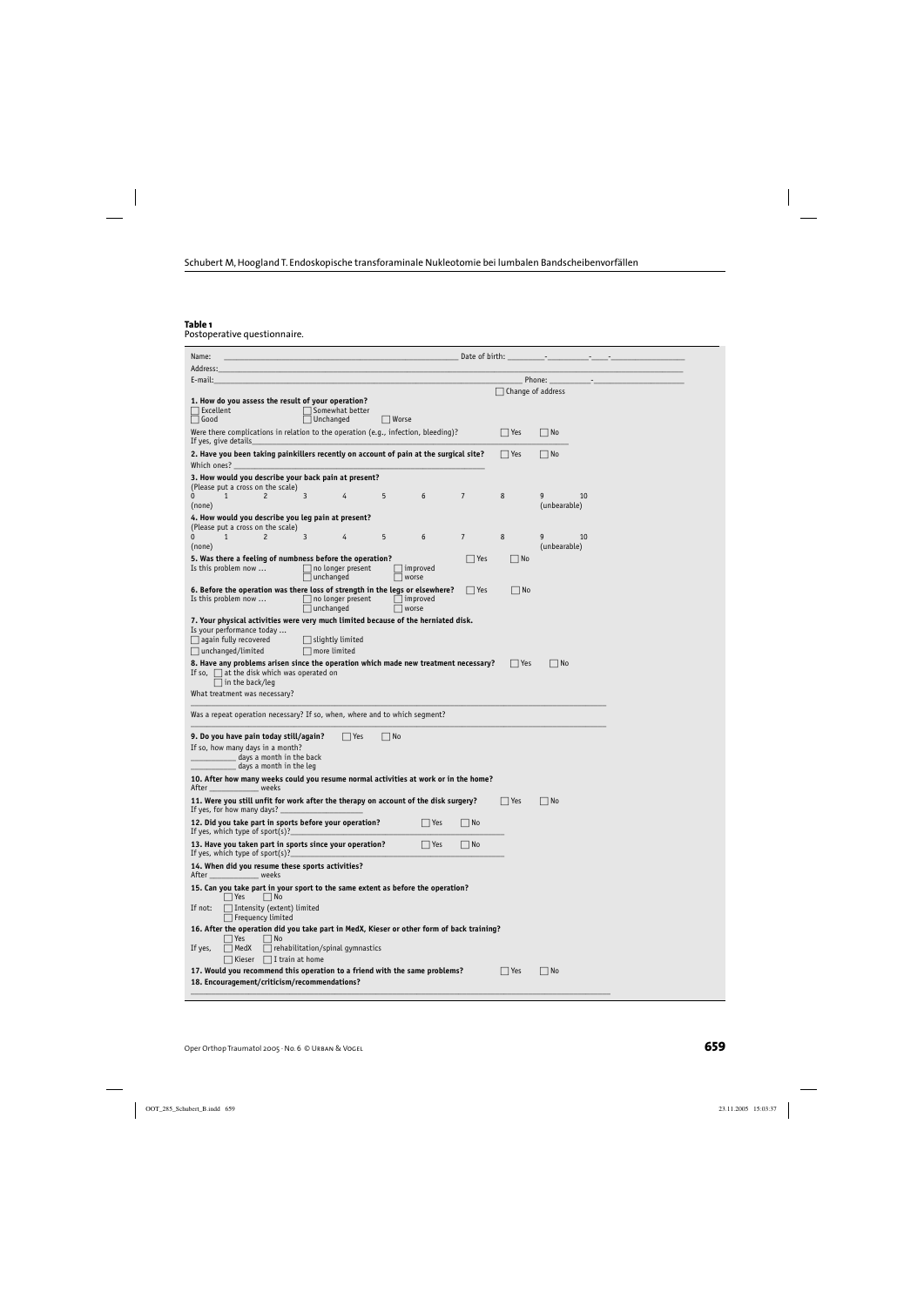| Tabelle 2                   |  |
|-----------------------------|--|
| MacNab-Klassifikation [14]. |  |

| Ausgezeichnet<br>Gut | Kein Schmerz, keine Aktivitätseinschränkungen<br>Gelegentlicher Rücken- oder Beinschmerz, welcher die<br>Arbeit oder Freizeitaktivität nicht einschränkt                                       |
|----------------------|------------------------------------------------------------------------------------------------------------------------------------------------------------------------------------------------|
|                      | Zufriedenstellend Insgesamt Verbesserung des Allgemeinbefindens und<br>der Aktivität, jedoch zeitweilige Schmerzen, welche<br>die Arbeit oder Freizeitaktivitäten einschränken                 |
| Unbefriedigend       | Keine Verbesserung oder nur ungenügende Linderung<br>der Beschwerden (Schmerzen), welche eine allgemeine<br>Aktivitätszunahme nicht ermöglichen. Eventuell wei-<br>tere Operation erforderlich |

Operierten waren sehr zufrieden, 20,6% zufrieden. Ein unbefriedigendes Resultat gaben lediglich 4,7% der Patienten an, d.h., 3,9% waren weniger zufrieden, 0,8% unzufrieden.

448 Patienten berichteten präoperativ über eine Taubheit im Bein. Bei 286 Patienten (63,9%) war die Taubheit postoperativ nicht mehr vorhanden, bei 30,3% war sie gebessert. Eine unverändert fortbestehende Taubheit gaben 5,1%, eine Zunahme 0,7% der Patienten an.

396 Patienten wiesen präoperativ einen Kraftverlust im Bein auf. Postoperativ konnte ein Kraftverlust bei 61,1% der Patienten nicht mehr nachgewiesen werden; bei 33,8% war er weniger stark ausgeprägt als vor der Operation.

Nach den Kriterien von MacNab (n = 558; Tabelle 2) erreichen wir bei 50,9% der Patienten eine uneingeschränkte Funktion und bei 42,5% eine Funktion mit nur noch gering ausgeprägten Einschränkungen. Funktionell noch behindert waren 6,3% der Patienten, funktionell verschlechtert hatten sich 0,3%.

Nach der VAS verbesserte sich die Punktzahl in Bezug auf den Rückenschmerz von ursprünglich 8,6 auf 1,4 und in Bezug auf den Beinschmerz von 8,4 präoperativ auf 1,0 postoperativ.

545 der 558 operierten Patienten würden sich erneut ambulant mit dem gleichen Verfahren operieren lassen.

403 aller Patienten waren vor dem zu operierenden Bandscheibenvorfall sportlich aktiv. Nach der Operation gaben 438 Patienten an, Sport zu treiben. Nach unserer Interpretation wurden durch Physiotherapie und rehabilitative Maßnahmen auch die präoperativ nicht sportlich aktiven Patienten motiviert, sich postoperativ sportlich zu betätigen. Bei keinem Patienten fanden sich ernsthafte Komplikationen, insbesondere kam es zu keinen Infektionen.

Bei drei Patienten (0,5%) traten eine passagere Parästhesie sowie eine Zehen- und Fußheberschwäche auf. Diese Störung war nach 3 Monaten verschwunden. Bei einem Patienten verzeichneten wir eine vor-

**Table 2** MacNab Score [14].

| Excellent      | No pain, no limitation of activity                                                                                                                                        |
|----------------|---------------------------------------------------------------------------------------------------------------------------------------------------------------------------|
| Good           | Occasional pain in the back or legs which does not limit<br>work or leisure activities                                                                                    |
| Satisfactory   | Overall improved general condition and activity, but<br>occasional pain which limits work or leisure activity                                                             |
| Unsatisfactory | No improvement or only insufficient alleviation of the<br>symptoms (pain) which do not permit a general increase<br>in activities. Possibly a further operation necessary |

According to MacNab's score ( $n = 558$ ; Table 2) 50.9% of patients achieved full function, 42.5% had only a slightly limited function. The function was still limited in 6.3% and had worsened in 0.3%.

Based on the VAS with relation to back pain, the preoperative 8.6 points were improved to 1.4 points, with relation to leg pain from 8.4 points preoperatively to 1.0 points postoperatively.

545 of the 558 patients who underwent surgery said that they would undergo the same procedure again as outpatients.

403 of all patients were active in sports prior to disk herniation. After the operation 438 patients stated they were active in sports. According to our interpretation, even those who were not engaged in sports before were motivated to become active in sports due to the physiotherapy and rehabilitative measures. None of the patients experienced serious complications, in particular, no infections occurred.

In three patients (0.5%) a transient paresthesia was present and in one weakness in raising the toe and foot; they disappeared after 3 months. In one patient we witnessed a transient allergic reaction to the administered cephalosporin.

The recurrence rate in our patients in the first 2 years after the operation was 3.6% (22 patients). 17 patients underwent a repeat endoscopic surgery, and five patients required microsurgery. Of the 22 patients two had surgery at segment L3/4, 13 at segment L4/5, and seven at segment L5/S1. One patient underwent a third operation with insertion of an intervertebral disk prosthesis.

In a publication from 2002, satisfactory results were reported in 89.3% of posterolateral endoscopic disk operations and poor results in 10.7% [27]. The complication rate was 3.5% including 0.6% disk space infections, and one repeat surgery due to major injury to the dura mater. After a follow-up of 19 months the incidence of repeat surgery was 5%.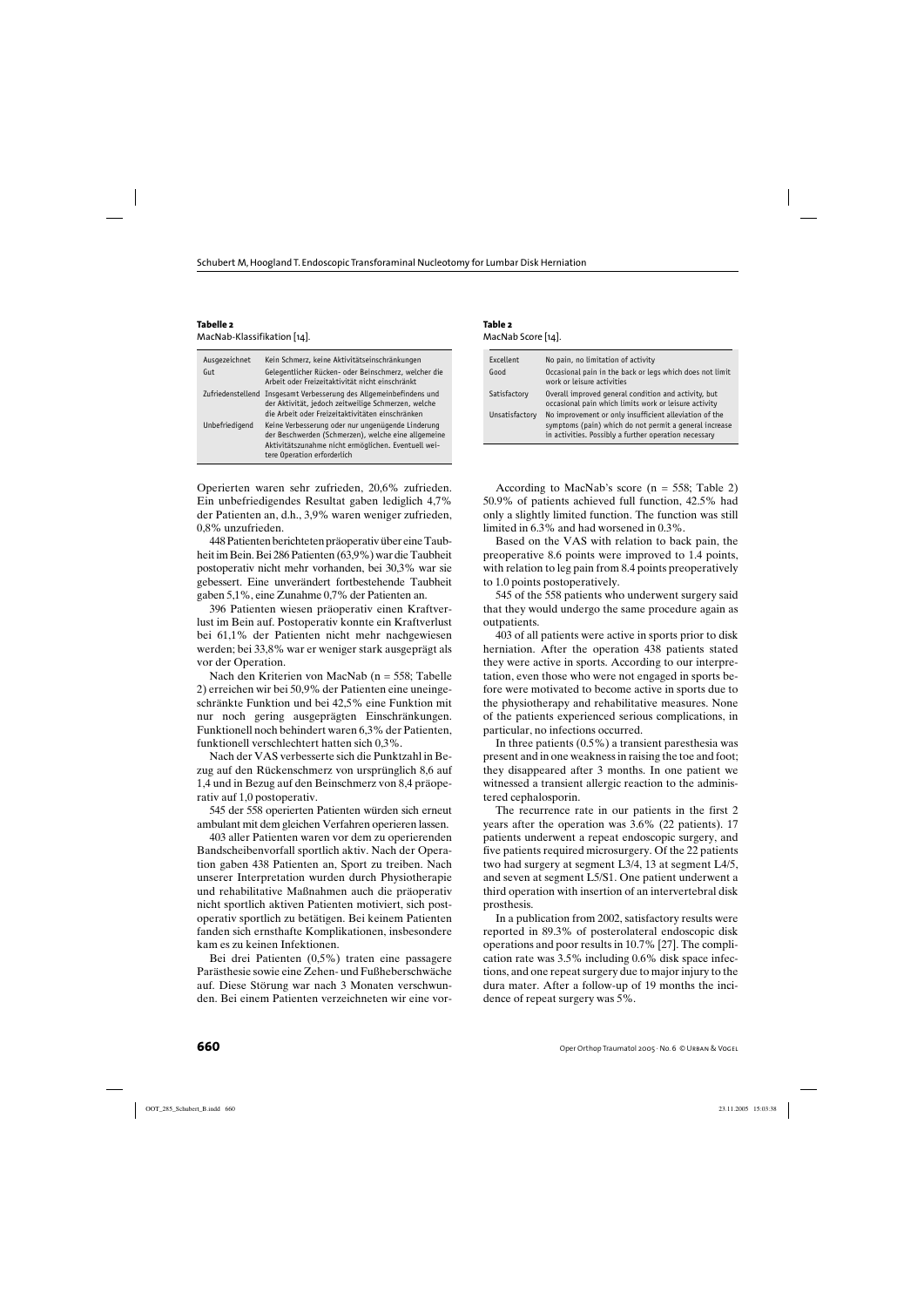übergehende allergische Reaktion auf das verabreichte Cephalosporin.

Die Rezidivrate lag bei unseren Patienten in den ersten 2 Jahren nach der Operation bei 3,6% (22 Patienten). 17 Patienten wurden neuerlich endoskopisch und fünf Patienten offen mikrochirurgisch nachoperiert. Zwei dieser 22 Patienten wurden in der Etage L3/4, 13 in der Etage L4/5 und sieben in der Etage L5/S1 operiert. Ein Patient unterzog sich einer dritten Operation und erhielt dabei eine Bandscheibenprothese.

In einer Publikation aus dem Jahr 2002 wird über befriedigende Ergebnisse bei dorsolateralen endoskopischen Bandscheibenoperationen in 89,3%, über schlechte Ergebnisse in 10,7% berichtet [27]. Die Komplikationsrate lag bei 3,5% einschließlich 0,6% Bandscheibeninfektionen und einer Revisionsoperation wegen einer größeren Duraverletzung. In einem Nachuntersuchungszeitraum von 19 Monaten betrug die Rate an Revisionsoperationen 5%.

Die Ergebnisse der offenen und endoskopischen Bandscheibenchirurgie sind offenbar vergleichbar [17, 18]. In einer Studie von Hermantin et al. [7] fällt der Vergleich folgendermaßen aus: Bei 30 Patienten mit endoskopischen Operationen wurden in 97% gute Ergebnisse, bei 30 Patienten mit offener Bandscheibenoperation in 93% gute Resultate erzielt. Zu ähnlichen Ergebnissen kamen auch Mayer & Brock [18].

#### **Literatur – References**

- 1. Brügger A. Differentialdiagnose radikulärer und pseudoradikulärer Syndrome und deren Therapie. Therapie über das Nervensystem 7. Stuttgart: Hippokrates, 1967:280–93.
- 2. Brügger A. Neurologische Gesetzmässigkeiten der Schmerzzustände des Bewegungsapparates. Therapie über das Nervensystem 7. Stuttgart: Hippokrates, 1967:294–304.
- 3. Carpenter M. Effect of 12 and 20 weeks of resistance training on lumbar extension torque production. Phys Ther 1991;71.
- 4. Cyriax JH. Manipulation for lumbar disc prolapse. Br Med J 1969;4:173.
- 5. Cyriax JH. Spinal manipulation and chiropractic. Can Med Assoc J 1972;107:485.
- 6. Haag M. Transforaminlae endoskopische Mikrodiskektomie. Orthopäde 1999;28:615–21.
- 7. Hermantin F, Peters T, Quartararo L. A prospective, randomized study comparing the results of open discectomy with those of video-assisted arthroscopic microdiscectomy. J Bone Joint Surg Am 1999;81:958–65.
- 8. Hoogland T, Scheckenbach C. Die perkutane lumbale Nukleotomie mit Low-Dosis Chymopapain, ein ambulantes Verfahren. Z Orthop 1995;133:106–13.
- 9. Hoogland T, Scheckenbach C. Endoskopische transforaminale Diskektomie bei lumbalen Bandscheibenvorfällen. Orthop Prax 1998;34:352–5.
- 10. Hoogland T, Scheckenbach C. Endoskopische transforaminale Diskektomie. Ambulant operieren 4. Stuttgart: Thieme, 1999.
- 11. Kambin P. Posterolateral percutaneous lumbar discectomy and decompression. In: Kambin P, ed. Arthroscopic microdiscectomy: minimal intervention in spinal surgery. Baltimore: Williams & Wilkins, 1991:67–100.

The results of open and endoscopic vertebral surgery are clearly comparable [17, 18]. In a study by Hermantin et al. [7] the comparison is as follows: after endoscopic operations on 30 patients, a good result was achieved in 97%, of 30 patients with open vertebral disk surgery, a good result was achieved in 93%. Similar results were also achieved by Mayer & Brock [18].

- 12. Kambin P, Sampson S. Posterolateral percutaneous suction-excision of herniated lumbar intervertebral discs: report of interim results. Clin Orthop 1986;207:37–43.
- 13. Krappel F, Schmitz R, Bauer E, et al. Offene oder endoskopische Nukleotomie – Ergebnisse einer kontrollierten klinischen Studie mit unabhängiger Nachuntersuchung, MRT und unter besonderer Berücksichtigung der Kosten-Nutzen-Relation. Orthop Prax 2001;37:164–9.
- 14. MacNab I. Negative disc exploration. J Bone Joint Surg Am 1971;55 891–903.
- 15. Maitland GD. Manipulation technique for the lower back. Aust J Physiother 1957;3:135–40.
- 16. Maitland GD. The Maitland concept: assessment, examination and treatment by passive movement. In: Physical therapy of the low back. New York, 1987:135–57.
- 17. Mathews H, Long B. Minimally invasive techniques for the treatment of intervertebral disc herniation. J Am Acad Orthop Surg 2002;10:80–5.
- 18. Mayer H, Brock M. Percutaneous endoscopic discectomy: surgical technique and preliminary results compared to microsurgical discectomy. J Neurosurg 1993;78:216–25.
- 19. McKenzie RA. The lumbar spine: mechanical diagnosis and therapy. Lower Hutt: Spinal Pubs, 1981:4, 87.
- 20. Nelson B. The clinical effects of intensive specific exercise on chronic low back pain: a controlled study of 895 consecutive patients with 1-year follow up. Orthopedics 1995;18.
- 21. Nelson B. Can spinal surgery be prevented by aggressive strengthening exercises? A prospective study of cervical and lumbar patients. Arch Phys Med Rehabil 1999;80.
- 22. Osman S, Nibu K, Panjabi M, et al. Transforaminal and posterior decompressions of the lumbar spine. Spine 1997;22:1690–3.
- 23. Pollok M, Leggett SH, Graves JE, et al. Effect of resistance training on lumbar extension strength. Am J Sports Med 1989;17:624–9.
- 24. Schaffer J, Kambin P. Percutaneous posterolateral lumbal discectomy and decompression with a 6.9-millimeter cannula: analysis of operative failures and complications. J Bone Joint Surg Am 1991;73:822–31.
- 25. Scheckenbach C, Hoogland T. Endoskopische transforaminale Diskektomie (EDT) – Ergebnisse nach 2 Jahren. Orthop Prax 1999;35:104–5.
- 26. Stücker R, Krug C, Reichelt A. Der perkutane transforaminale Zugang zum Epiduralraum. Orthopäde 1997;26:280–7.
- 27. Yeung A, Tsou P. Posterolateral endoscopic excision for lumbar disc herniation. Spine 2002;27:722–31.

#### **Korrespondenzanschrift – Address for Correspondence**

Dr. Michael Schubert Dr. Thomas Hoogland Department Wirbelsäulenchirurgie Alpha-Klinik München Effnerstraße 38 D-81925 München